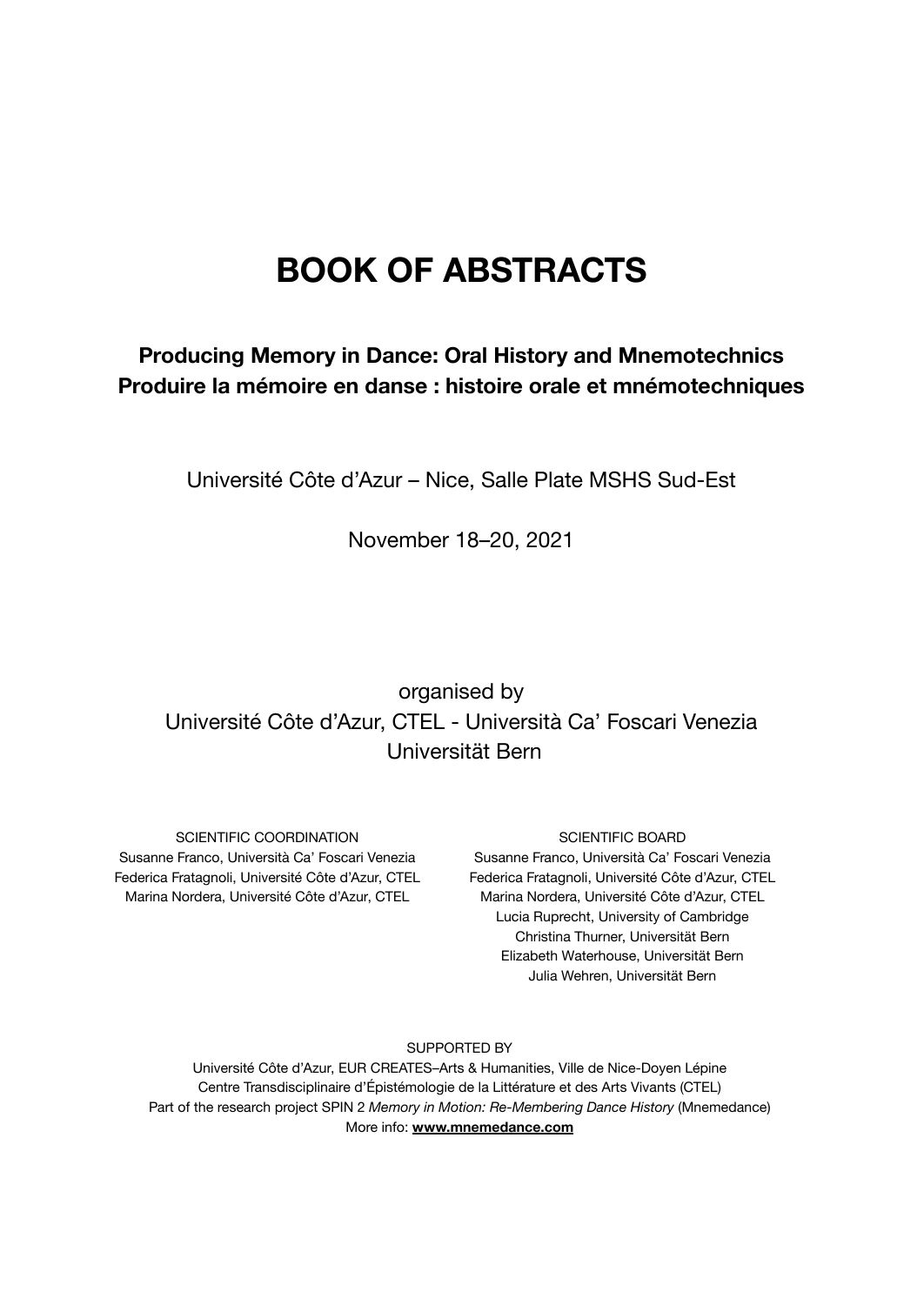# **DESCRIPTION**

The international webinar *Producing Memory in Dance: Archiving, [Transmitting,](https://www.mnemedance.com/producing-memory-in-dance-archiving-transmitting-forgetting) [Forgetting](https://www.mnemedance.com/producing-memory-in-dance-archiving-transmitting-forgetting)* (October 22<sup>nd</sup> 2021) and the international conference *[Producing](https://editor.wix.com/html/editor/web/renderer/render/document/59930056-9d73-4fc8-aa5a-c48206264693/producing-memory-in-dance-oral-history-and-mnemotechnics?dsOrigin=Editor1.4&editorSessionId=d6d2bfab-706d-44a2-8ecd-7b1b98776415&esi=d6d2bfab-706d-44a2-8ecd-7b1b98776415&isEdited=true&isSantaEditor=true&lang=en&metaSiteId=377bb085-b424-4762-8677-2ca49069e398) Memory in Dance: Oral History and [Mnemotechnics](https://editor.wix.com/html/editor/web/renderer/render/document/59930056-9d73-4fc8-aa5a-c48206264693/producing-memory-in-dance-oral-history-and-mnemotechnics?dsOrigin=Editor1.4&editorSessionId=d6d2bfab-706d-44a2-8ecd-7b1b98776415&esi=d6d2bfab-706d-44a2-8ecd-7b1b98776415&isEdited=true&isSantaEditor=true&lang=en&metaSiteId=377bb085-b424-4762-8677-2ca49069e398)* aim to discuss how dance history contributes to the investigation of the past as an ongoing process. Considering movement as a strategy for preserving and transforming meaning and adapting memory as a research tool, a group of scholars and artists explore how dancing bodies remember, archive and transmit experiences, knowledge and culture. The twin-event also questions canonical genealogies of artists, traditions, genres and repertoires by taking into account the role of removal and oblivion in the construction of individual and collective memories.

During the webinar round table on October 22, the invited artists and scholars discussed a series of interviews on oral and corporeal memory in dance. These interviews will be soon available on the Menemedance website.

The international webinar and conference are organised in the framework of the research project *Memory in Motion. [Re-membering](https://www.mnemedance.com/) Dance History (Mnemedance)* and they take place in collaboration with *Practices of [interviewing](https://mshs.univ-cotedazur.fr/medias/fichier/programme-je-juin-2019-14juin-finale_1630937120565-pdf) in dance[,](https://mshs.univ-cotedazur.fr/journee-detude-%C2%AB-dire-le-corps-pratiques-de-lentretien-en-danse-%C2%BB-%E2%80%93-25-et-26-juin-2019)* a project led by a team of dance scholars at Université Côte d'Azur. They are also supported by the research projects *[Auto\\_Bio\\_Graphy](https://www.mnemedance.com/auto-bio-graphy-as-performance) as Performance. A Field of Dance [Historiography](https://www.mnemedance.com/auto-bio-graphy-as-performance)* that is conducted at Universität Bern, and *Reenactment as Historiography: A New History of 20th-Century Dance* that is based at the University of Cambridge.

# REGISTRATION REQUIRED BY NOVEMBER 15.

Please register: <https://www.mnemedance.com/registration>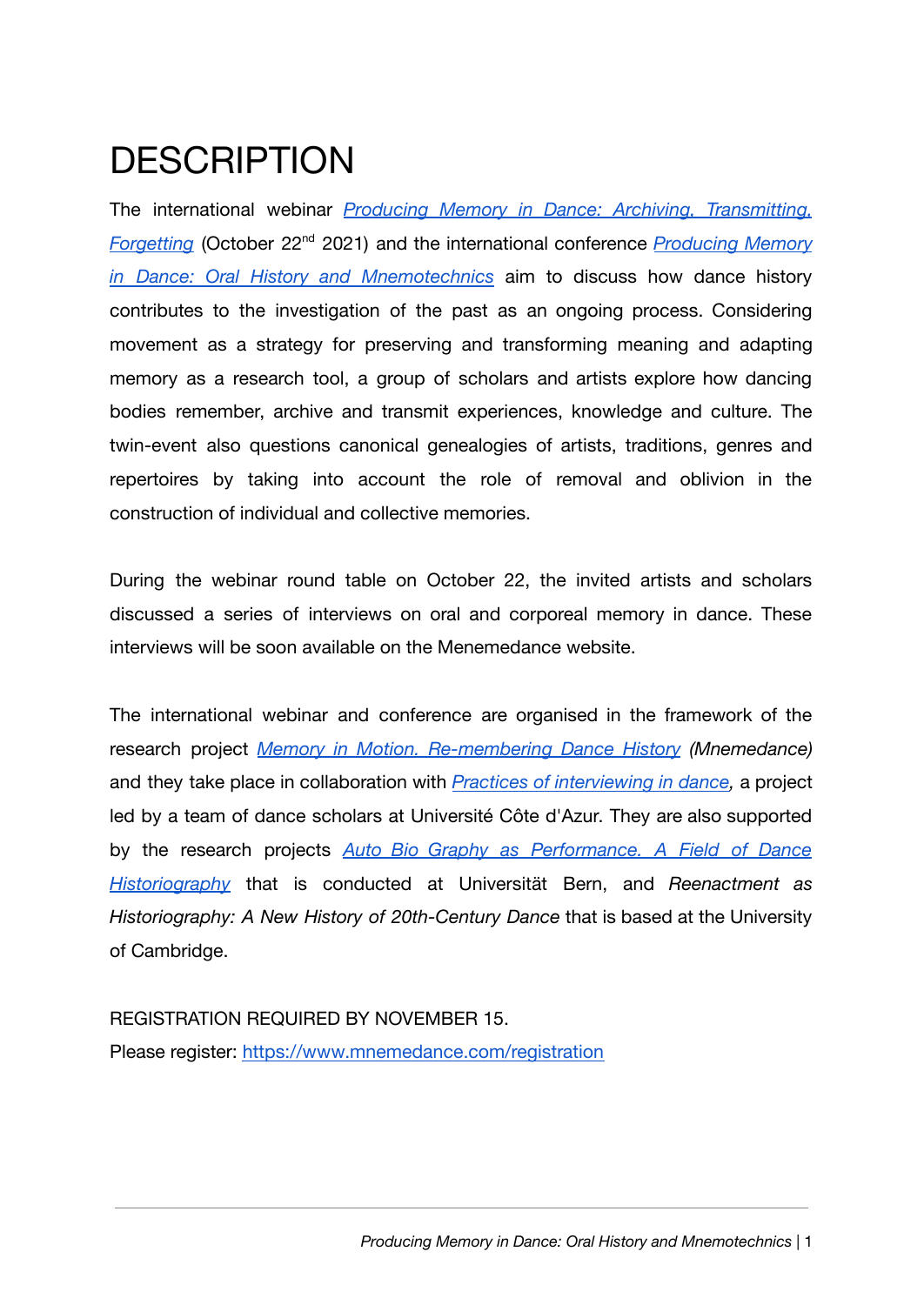# **SCHEDULE**

# NOVEMBER 18

### OPENING SESSION | 14:00–18:00 (CET)

#### 2:00 PM *Introduction*

Federica Fratagnoli (Université Côte d'Azur) and Marina Nordera (Université Côte d'Azur) with Susanne Franco (Università Ca' Foscari Venezia)

Presentation of the partner research programs:

- *● Memory in Motion. Re-membering Dance History,* Mnemedance – Università Ca' Foscari Venezia, by Susanne Franco (Università Ca' Foscari Venezia)
- *Auto\_Bio\_Graphy as Performance* Universität Bern, by Christina Thurner (Universität Bern)
- *Oral History Collection at SAPA*-Swiss Archive of the Performing Arts, by Julia Wehren (Universität Bern)
- *Pratiques de l'entretien en danse* Université Côte d'Azur, by Marina Nordera (Université Côte d'Azur)
- 2:30 PM Presentation of the film collection by Olga de Soto

*Memory Gaps: Oblivion in the Process of Recollection* Mini-workshop proposed by Olga de Soto (dancer, choreographer and researcher)

3:10 PM General presentation of the series *Dialogues on Oral and Corporeal Memories In/For/Of Dance* by Susanne Franco (Università Ca' Foscari Venezia), Federica Fratagnoli (Université Côte d'Azur) and Marina Nordera (Université Côte d'Azur)

#### Pre-recorded interviews

● Thomas DeFrantz (Northwestern University) & Trajal Harrell (dancer and choreographer)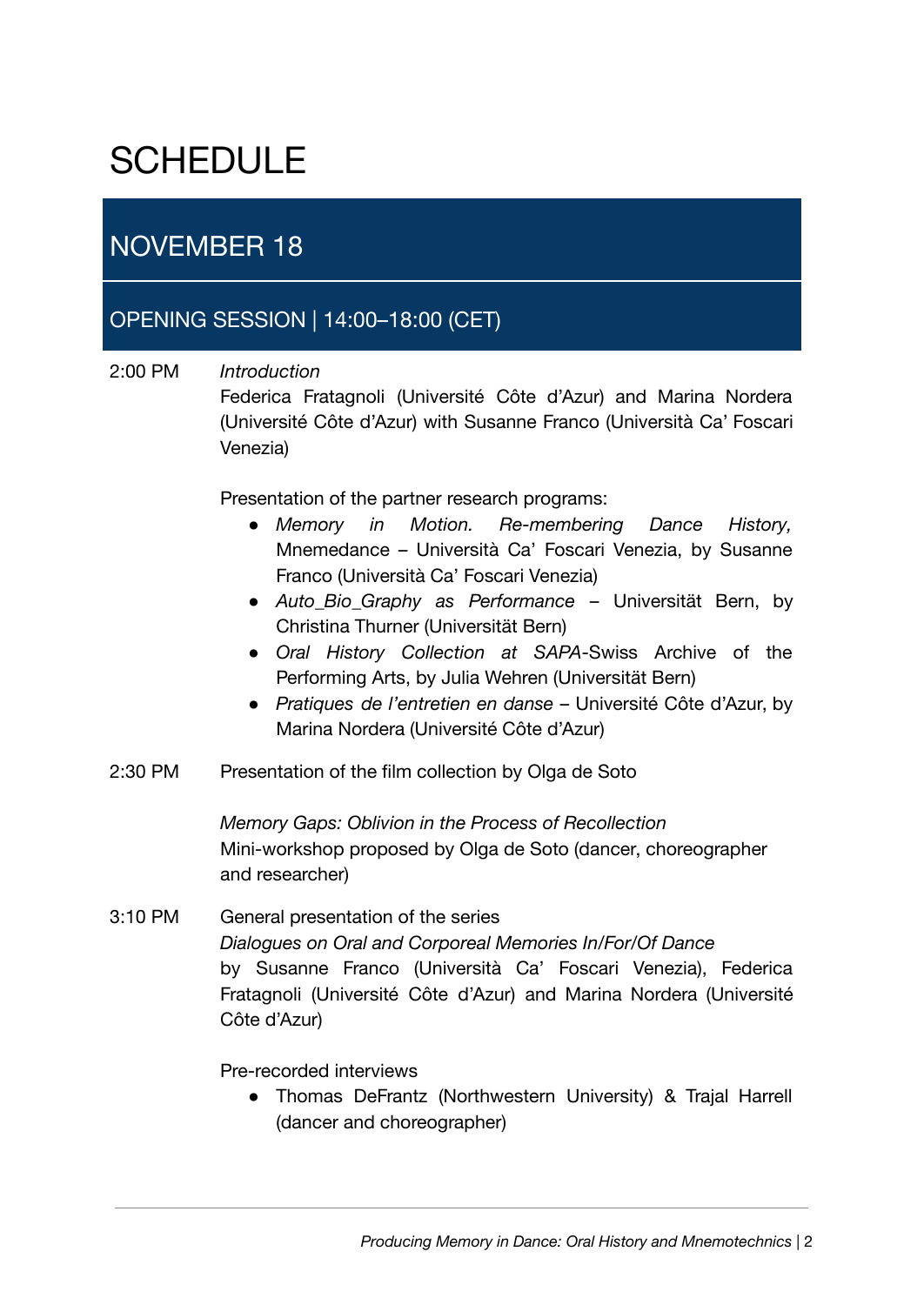- Susanne Franco (Università Ca' Foscari Venezia) & Marco D'Agostin (dancer and choreographer)
- Susanne Franco (Università Ca' Foscari Venezia) & Noé Soulier (dancer and choreographer)
- Katja Vaghi (independent scholar) & Foofwa d'Imobilité (dancer and choreographer)
- Sara Wookey (dancer, choreographer and researcher) & Yvonne Rainer (dancer and choreographer)
- 3:30 PM Coffee Break

*Live Interviews with Artists*

- 4:00 PM Aurore Desprès (Université Franche-Comté) & Julie Salgues (dancer)
- 5:00 PM Julia Wehren (Universität Bern) & Olga de Soto (dancer, choreographer and researcher)
- 6:00 PM Discussion
- 6:30 PM Conclusion of DAY ONE

# NOVEMBER 19

SESSION 1 | 9:00–13:00 (CET)

ORAL HISTORY IN DANCE AND EMBODIED MEMORY: KEYWORDS FOR METHODOLOGIES

- 9:00 AM Discussants: Sarah Andrieu (Université Côte d'Azur) and Marina Nordera (Université Côte d'Azur)
- 9:15 AM Sanja Andus L'Hotellier (School of the Arts and Media, UNSW Sydney) *The Bennington Summer School of the Dance Oral History Project 1978-1979: A History of Sensibilities* (online link TBA)
- 9:45 AM Elizabeth Waterhouse (Universität Bern)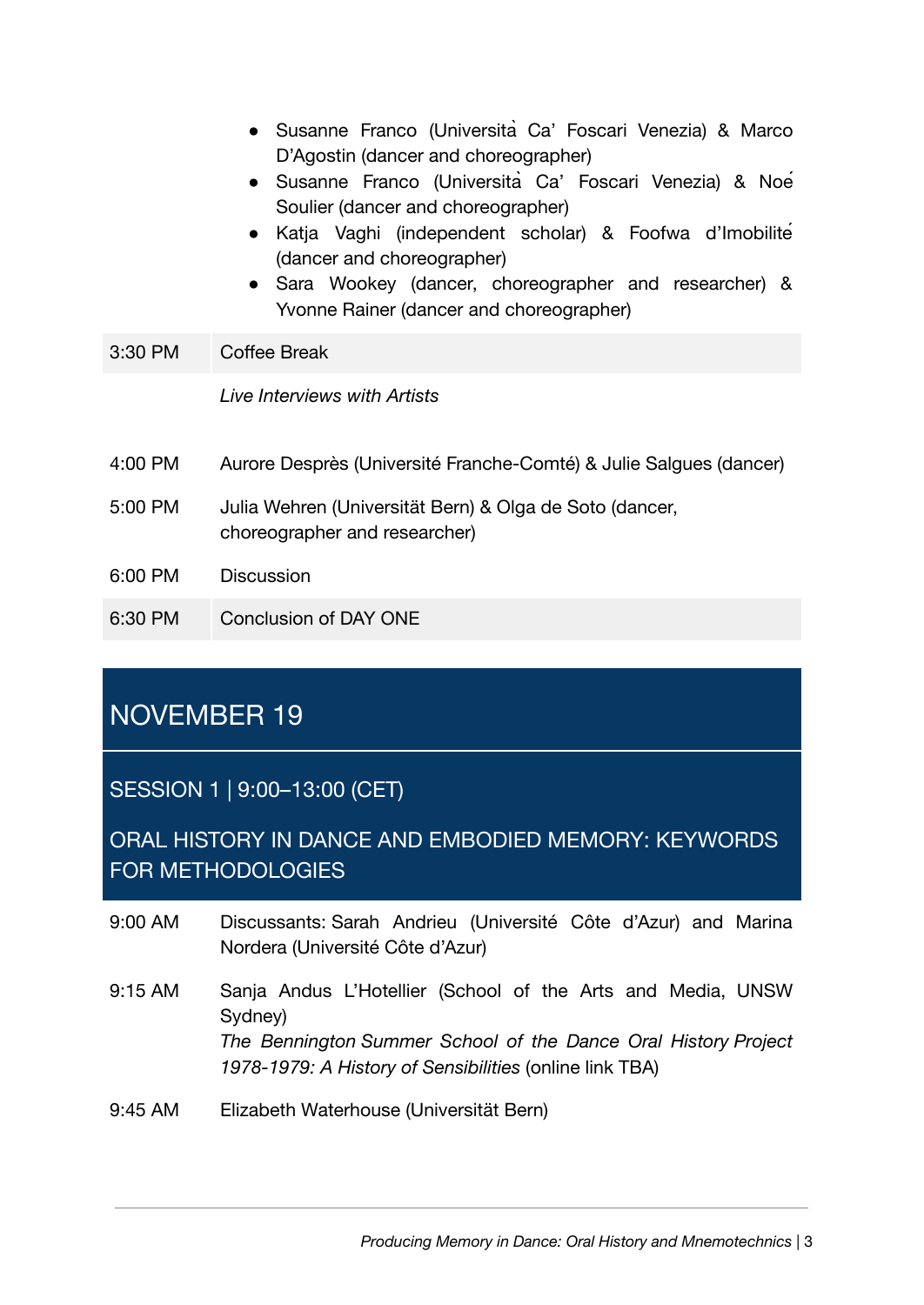*Yarning: Mnemotechnics for Oral History from an Indigenous Standpoint*

- 10:15 AM Discussion
- 10:45 AM Coffee break
- 11:00 AM Jeffrey Friedman (Mason Gross School of the Arts, Rutgers University, New Jersey) *Embodied Oral History: Theories and Methods for Eliciting Memory in Oral Testimony*
- 11:30 AM Ricardo Viviani (choreographer and performer, Frankfurt) *DKM Dancer Knowledge Management - An Ontology for Mapping Oral History documents*
- 12:00 AM Discussion
- 13:00 PM Lunch Break

#### SESSION 2 | 14:00–18:00 (CET)

#### GESTURAL TRACES

- 2:00 PM Discussants: Ariadne Mikou (Università Ca' Foscari Venezia) and Christina Thurner (Universität Bern)
- 2:15 PM Claudia Jeschke (Salzburg University) and Lucia Ruprecht (Cambridge University) *(Mis)memory: Transmissions of Gesture and Movement in Claudia Jeschke's and Rainer Krenstetter's Sakharoff Reenactment Project*
- 3:15 PM Discussion
- 3:45 PM Coffee break
- 4:00 PM Bruno Ligore (Bibliothèque nationale de France and Université Côte d'Azur) *Movements' Ruins: Exploring the Awareness of Ancient Dance Between the 18th and 19th centuries*
- 4:30 PM Mélanie Mesager (Université Paris 8) *Conversation as a Choreographic Practice*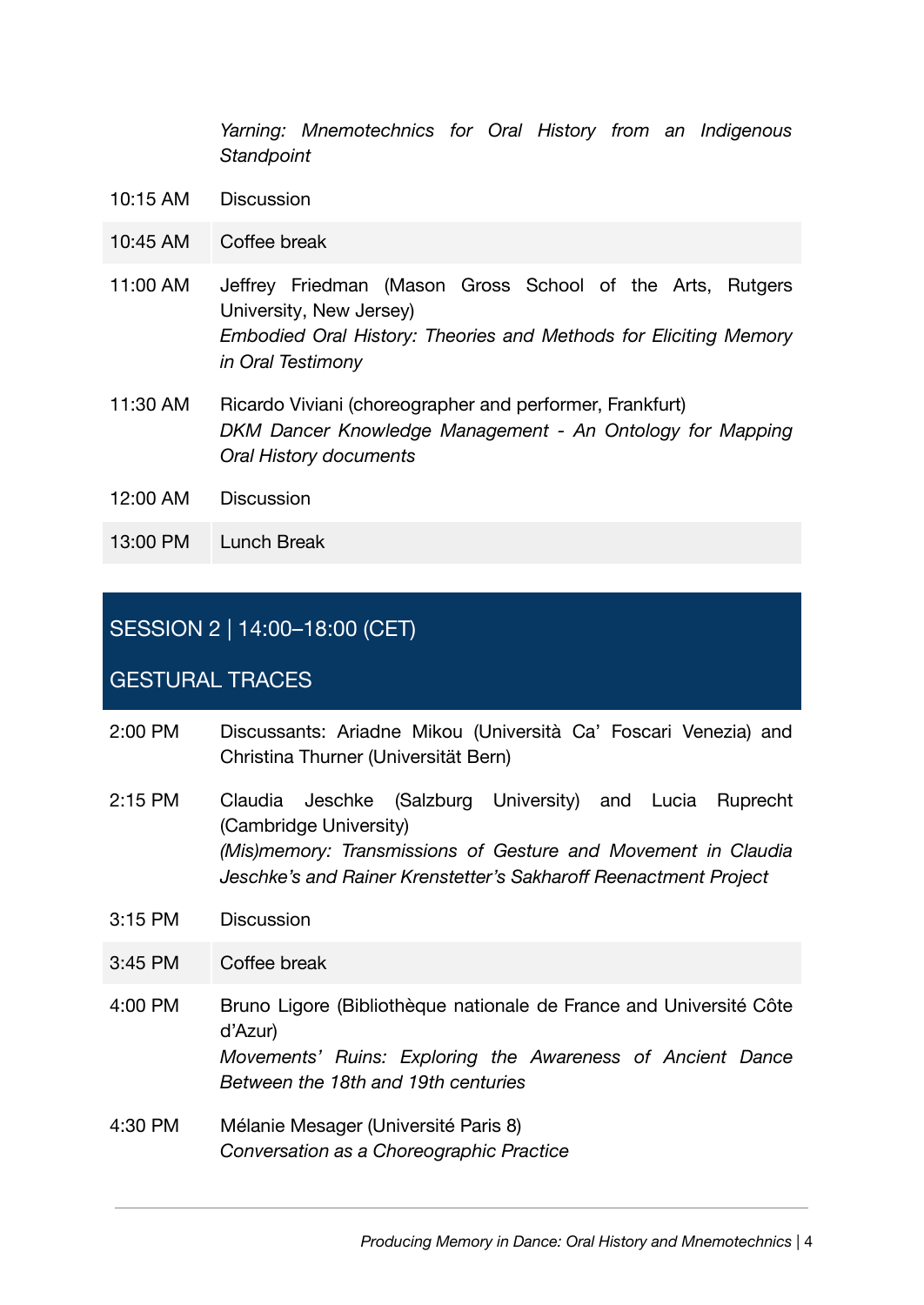- 5:00 PM Discussion
- 5:30 PM Performance *INSTINCT* by Marie Pierre Genovese (dancer and choreographer, Nice) with Sara Biglieri (ESCP Business School & Paris 1 Panthéon-Sorbonne)

# NOVEMBER 20

SESSION 3 | 9:00–13:00 (CET)

#### RETRIEVING CORPOREAL MEMORIES

| 9:00 AM   | Discussants: Federica Fratagnoli (Université Côte d'Azur)<br>and<br>Elisabeth Waterhouse (Universität Bern)                                                  |
|-----------|--------------------------------------------------------------------------------------------------------------------------------------------------------------|
| $9:15$ AM | Arnaud Halloy (Université Côte d'Azur)<br>Neither Inside, nor Outside, but in Between. About the Place of<br>Corporeal Memory. The Case of Possession Trance |
| 9:45 AM   | Bettina Bläsing (Technische Universität Dortmund)<br>Embodied Archives: Memory, Learning and Expertise in Dance                                              |
| 10:15 AM  | <b>Discussion</b>                                                                                                                                            |
| 10:45 AM  | Coffee break                                                                                                                                                 |
| 11:00 AM  | Friederike Lampert and Jochen Roller (ZHdK University of the Arts<br>Zurich)<br>Logocentrism is not a Dance                                                  |
| 11:40 AM  | Marcus Weisen (ENS, Paris)<br>Contacting Lived Experience: Micro-phenomenology Research at<br>Kolumba Museum                                                 |
| 12:10 AM  | <b>Discussion</b>                                                                                                                                            |
| 13:00 AM  | <b>Lunch Break</b>                                                                                                                                           |
|           |                                                                                                                                                              |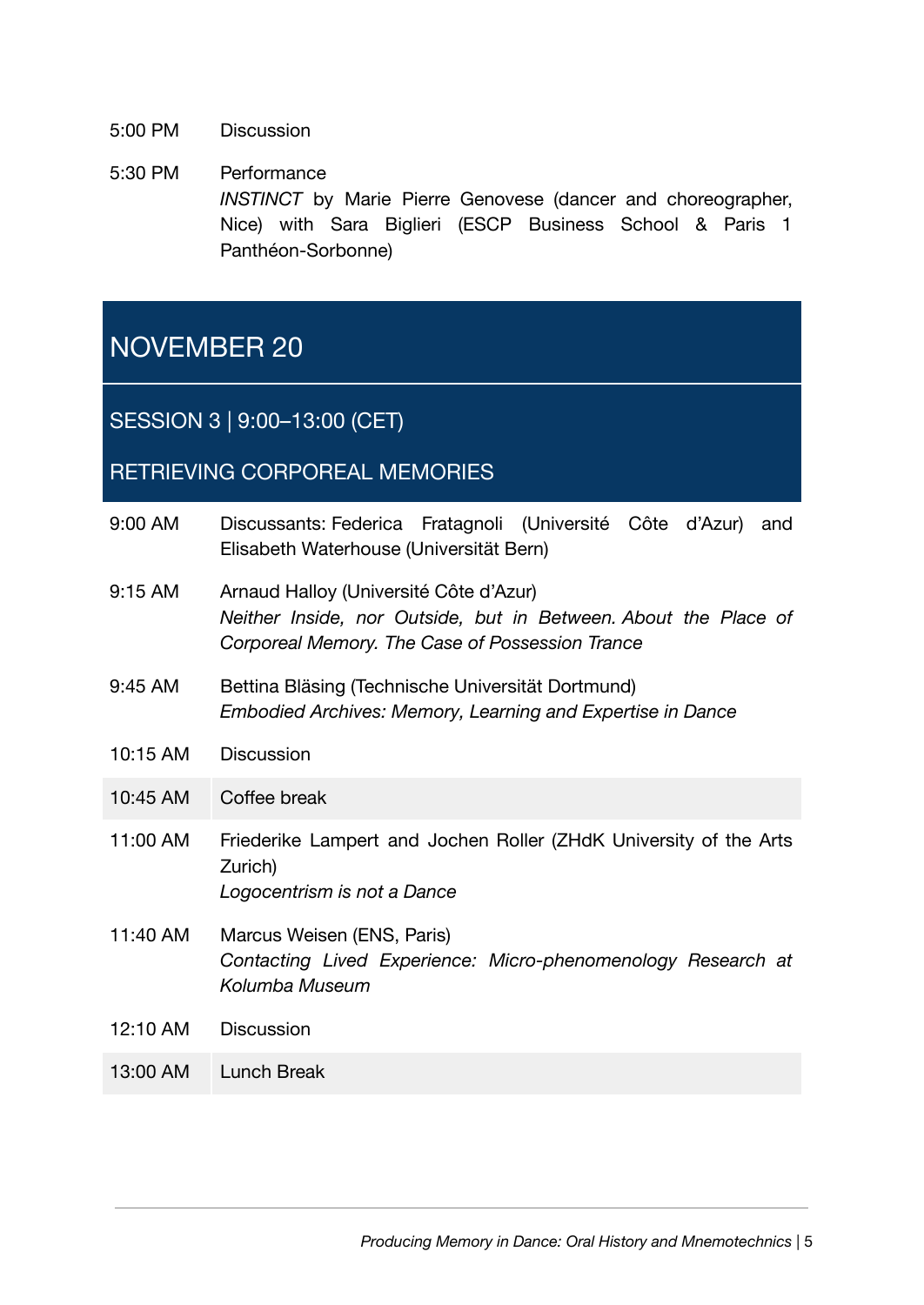# SESSION 4 | 14:00–18:00 (CET)

## THE PRODUCTION OF MEMORIES AND THE WRITING OF DANCE **HISTORY**

| 2:00 PM | Discussants: Susanne Franco (Università Ca' Foscari Venezia) and<br>Lucia Ruprecht (University of Cambridge)                                                                                         |
|---------|------------------------------------------------------------------------------------------------------------------------------------------------------------------------------------------------------|
| 2:15 PM | Yvonne Hardt (Hochschule fur Musik und Tanz, Köln)<br>Producing Memory in Dance Education: On Technique, Canons and<br><b>Institutional Powers</b>                                                   |
| 2:45 PM | Gerald Siegmund (Justus-Liebig University, Giessen)<br>Describing, Contextualizing, E-valuing: The Critique and the Canon                                                                            |
| 3:15 PM | <b>Discussion</b>                                                                                                                                                                                    |
| 3:45 PM | Coffee break                                                                                                                                                                                         |
| 4:00 PM | Isabelle Launay (Université Paris 8)<br>Tensions in the Repertoire: Predatory Attitude or Redistribution of<br>Meaning? A Few Examples from the Contemporary Choreographic<br><b>Field in France</b> |
| 4:30 PM | Kate Elswit (Central School of Speech and Drama, London) online<br>Mapping Diasporic Memories for a New Historiography                                                                               |
| 5:00 PM | <b>Discussion</b>                                                                                                                                                                                    |
| 5:30 PM | <b>General Conclusion</b>                                                                                                                                                                            |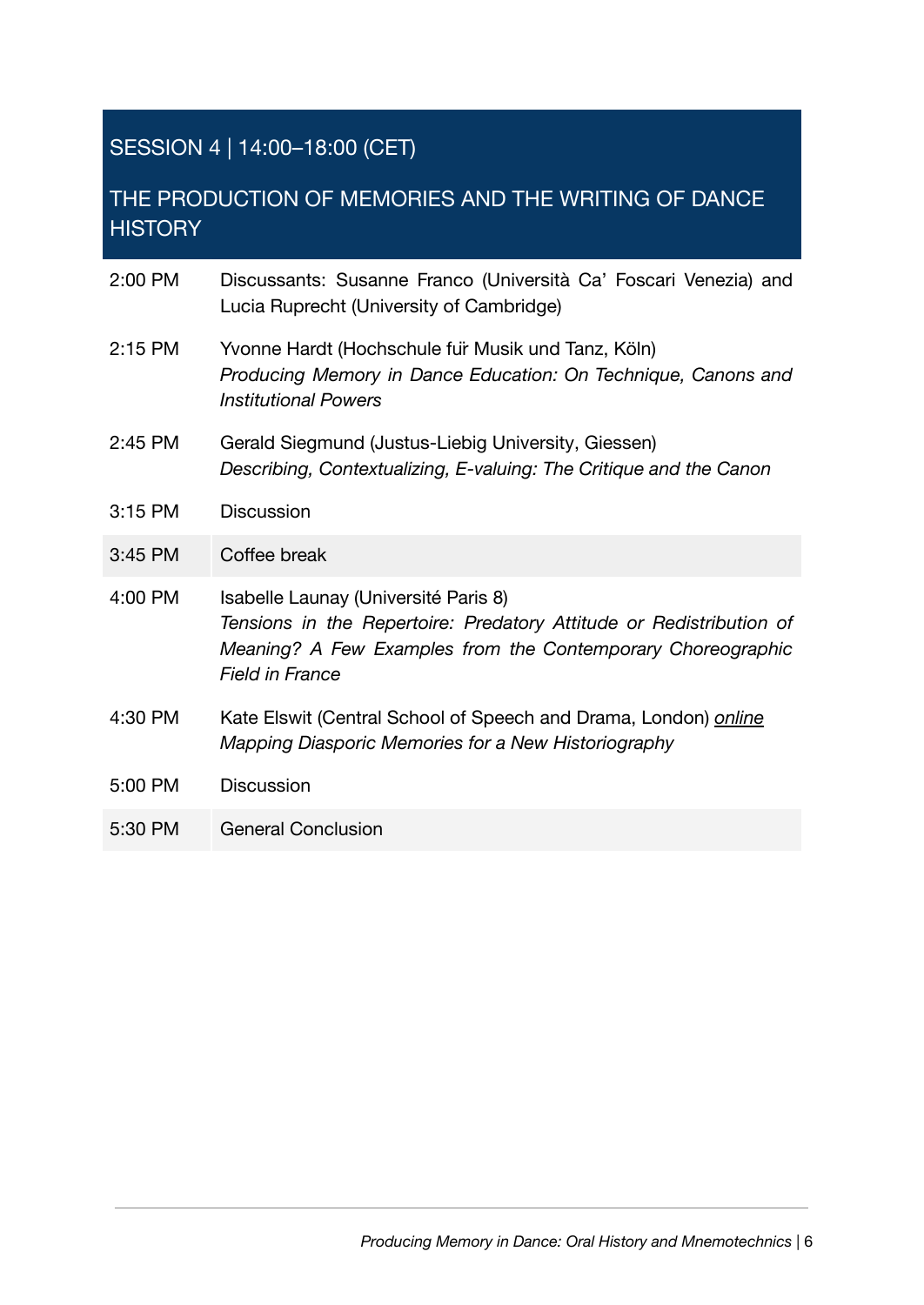# ABSTRACTS

### **OPENING SESSION** *Live Interviews with Artists*

#### **AURORE DESPRÉS** (Université Franche-Comté)

#### **JULIE SALGUES** (dancer)

#### *Memories and Oblivion of a Palimpsest Body*

Aurore Després has carried out intensive research with dancer Julie Salgues on her interpretation of the solo of The Chosen One in *Sacre#2* (2014), a reconstruction by Dominique Brun of the *Rite of Spring* by Vaslav Nijinski. If then, there was the question of opening the *palimpsest* of all the *supporting* material, documents or archives, from the only solo of The Chosen One, Aurore and Julie will discuss here more broadly on memory and oblivion in the persistence of the interpreter's work in time.

#### **JULIA WEHREN** (Universität Bern)

#### **OLGA DE SOTO** (dancer, choreographer and researcher)

#### *A Conversation About Oral History in Art and Science*

Olga de Soto is a choreographer, dancer and dance researcher, born in Valencia and currently based in Brussels. She began exploring the role of physical and perceptual memory in live art in the late 1990s, often relying on interview methods. The resulting projects, such as *histoire(s)* (2004), *An Introduction* (2010), or *Débords* (2012), connect documentation, testimony, archives, oral sources, narrative and storytelling. In this live interview, for once, Olga switches roles with dance scholar Julia Wehren and lets herself be questioned about her own memories. Where does her interest in the workings of memory and historiographical processes come from?

## **SESSION 1** *Oral History in Dance and Embodied Memories: Methodologies*

#### **SANJA ANDUS L'HOTELLIER** (School of the Arts and Media, UNSW Sydney) *The Bennington Summer School of the Dance Oral History Project 1978***–***1979: A History of Sensibilities*

How did the Bennington Summer School of the Dance evolve as a microsociety throughout the 1930s and what were the students' experiences of devotion, belonging, rebellion or hunger for dance? *The Bennington Summer School of the Dance Oral History Project 1978–1979* directed by Martha Hill and conducted by the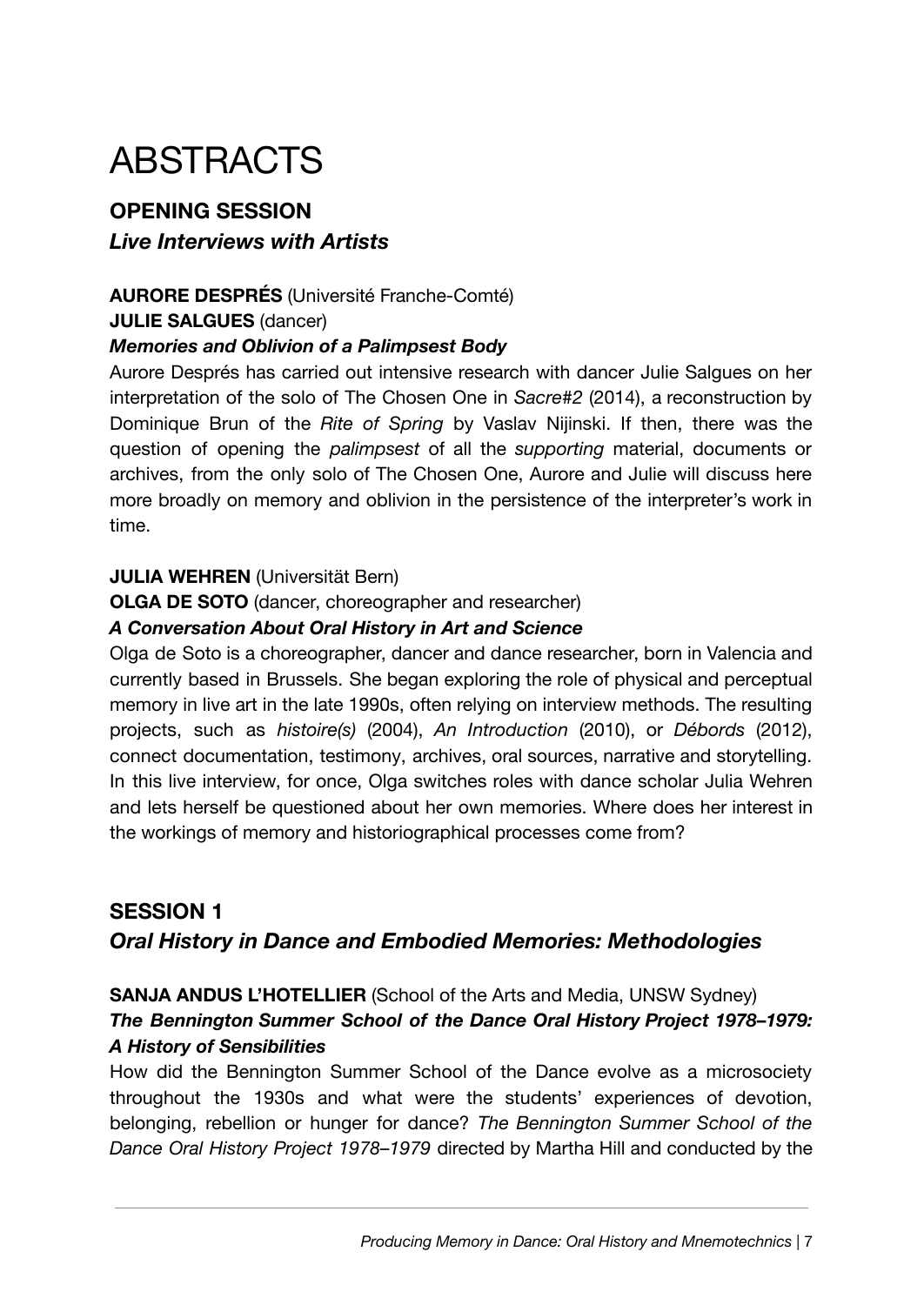Oral History Research Office at Columbia University in New York represents one of the most researched archival materials in academia. While the more traditional analyses of Hill's project sought to confirm or debunk the idea of the "Big Four" American modern dance story of the 1930s, this contribution to the scholarship shifts the focus to students' and largely marginalized physical education teachers' individual experiences, their sense perceptions as well as dissident voices. Through a micro-level examination of the interviews from the perspective of the history of sensibilities proposed by Alain Corbin, this paper seeks to challenge the notion of a "definitive history" of the school.

#### **ELIZABETH WATERHOUSE** (Universitët Bern)

#### *Yarning: Mnemotechnics for Oral History from an Indigenous Standpoint*

Yarning is an approach to conversation and knowledge production among Aboriginal peoples, creating a "telling space" (Williams, 2007: 117) foregrounding respect, relationship and accountability (Dean, 2010). Looking at the problem of developing oral history research for the purpose of dance historiography, in this talk I will consider how Indigenous Standpoint Theory and the act of yarning may enter into our debates of oral history best practices. Respecting, connecting and then reflecting (Yunkaporta, 2019), I aim not to appropriate Aboriginal techniques but rather to use this rich starting point as a framework to sketch criteria for a dance studies approach to oral history production. My talk will draw upon scholarship by Indigenous Studies scholar Tyson Yunkaporta and my own research with dancer interviews at the oral history collection of the Swiss Archive of the Performing Arts (SAPA).

**JEFFREY FRIEDMAN** (Mason Gross School of the Arts, Rutgers University, New Jersey)

#### *Embodied Oral History: Theories and Methods for Eliciting Memory in Oral Testimony*

This presentation will address theories and methods of constructing memory of choreography and dance movement, through embodied oral history. Theories include expanding non-verbal communication approaches from lexicality to long-form phrasing, intercorporeality, especially through applications of feminist oral history approaches, and using Eliot Jaques' philosophical writing to frame embodied modes of communication as part of a figure-field construction that represents dancerly temporal/spatial intelligences. These theories support ways that embodied channels of communication can help both to elicit memories but also support the analysis and interpretation of those memories. Samples from Friedman's research with Twyla Tharp Dance Company members will be used as examples of descriptions, analyses and interpretations of embodied memories through oral history testimonies.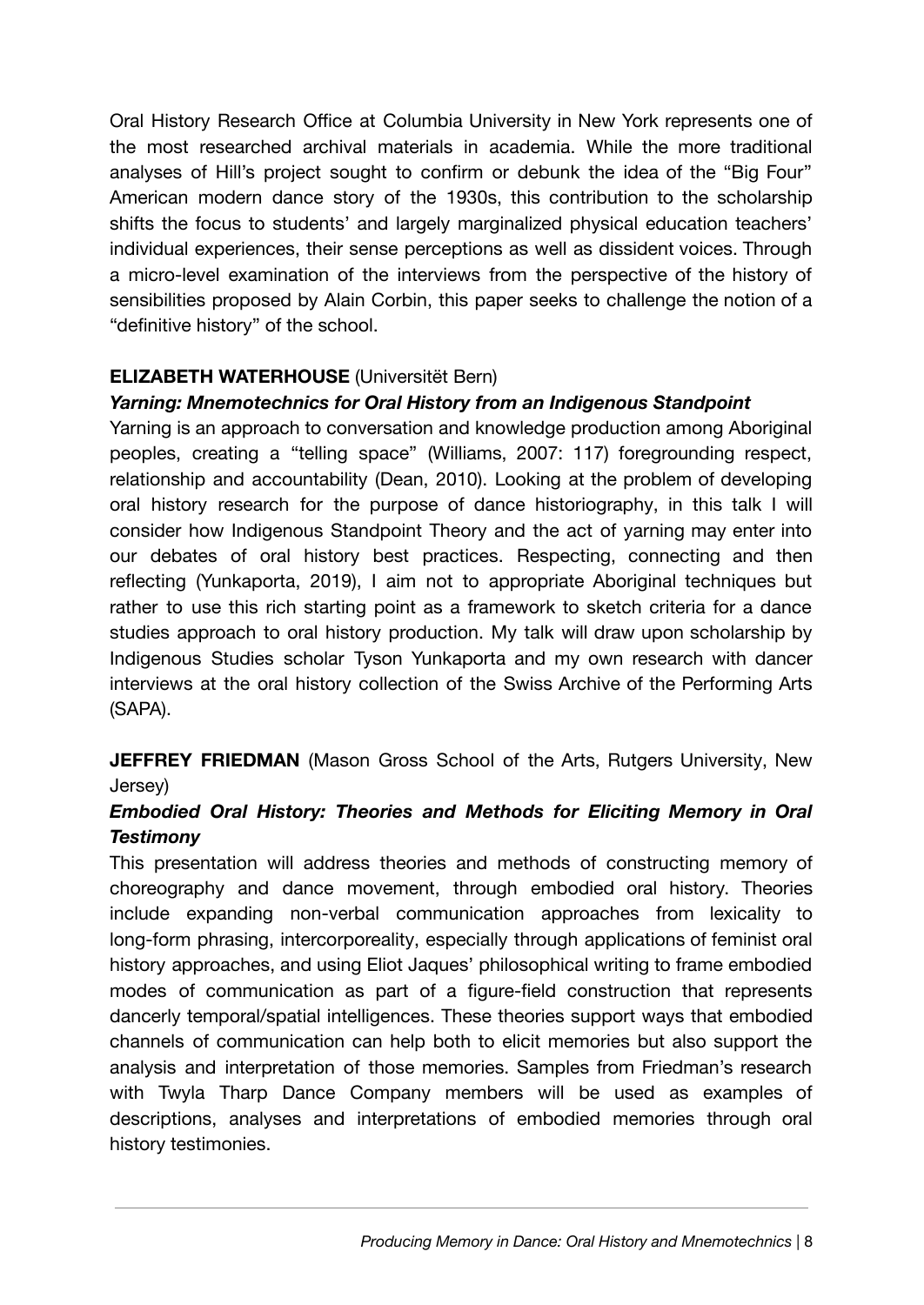#### **RICARDO VIVIANI** (choreographer, director and performer, Frankfurt)

#### *DKM Dancer Knowledge Management - An Ontology for Mapping Oral History Documents*

This presentation will discuss strategies of Knowledge Management for dance documents. Ricardo Viviani will present a coding ontology he developed for the Pina Bausch Archives for tagging oral history interviews. The archives offer a rich source of reference documents, photos, videos, and reception history. The personal experience and knowledge related in the interviews create a matrix of expertise that is embedded back into the digital archives. This tag system relies on development data models under international standards to enhance accessibility. This ontology follows an organic way to contextually link choreographic knowledge content: Dancer Knowledge Management.

### **SESSION 2** *Gestural Traces*

#### **CLAUDIA JESCHKE** (Salzburg University)

**LUCIA RUPRECHT** (University of Cambridge)

#### *(Mis)memory: Transmissions of Gesture and Movement in Claudia Jeschke's and Rainer Krenstetter's Sakharoff Reenactment Project*

Our dialogue stages an encounter between different sources of historiographical knowledge: texts, photographs, notation, historical witness accounts, and corporeal knowledge. We would like to trace and celebrate the confluence of approaches that arises out of our respective engagements with the dances of Alexander Sakharoff, namely his 1919 *Pavane Royale.* Claudia Jeschke and Rainer Krenstetter recreated the *Pavane* in 2012 within the framework of Stella Tinbergen's documentary *Poeten des Tanzes: Die Sacharoffs* (Avista Film 2014). Lucia Ruprecht encountered the recreation when working on the historico-theoretical analysis of the *Pavane* for her book *Gestural Imaginaries* (2019). Prompted by the forthcoming *Handbook of Dance and Memory*, she reconsidered the affective and productive role of (mis)memory in Jeschke's and Krenstetter's project. In their conversation, Claudia and Lucia will draw on this material to explore dance historiography as discourse and event.

#### **BRUNO LIGORE** (Université Côte d'Azur, CTEL and Bibliothèque nationale de France)

#### *Movements' Ruins: Exploring the Awareness of Ancient Dance Between the 18th and 19th Centuries*

Ballet is considered *par excellence* as the west "classical" dance, but its tradition is not linear and still needs to be questioned. In dance history, the period between the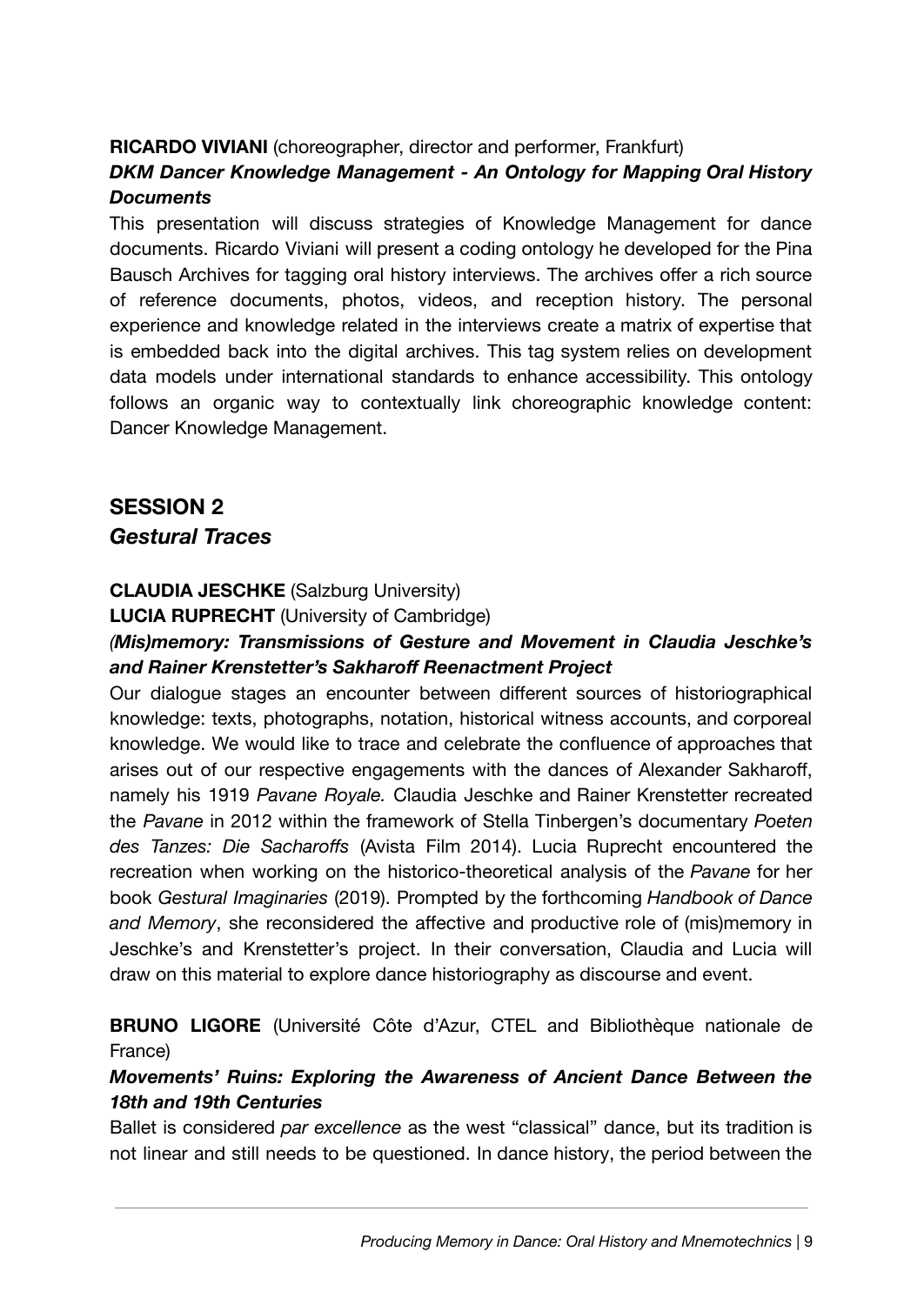1790s and the 1820s is regarded as a time of change profoundly inspired by ancient art, although scholars usually complain of a general lack of sources such as treatises or notation systems. At that time, connoisseurship practices took place on and off the stage and new directions in inquiring the past influenced even the dance history writing processes: the references to ancient dance changed gradually as archaeological artefacts were collected and known in Europe. In this presentation I will examine some historiographical shifts and some ballet masters' little-known drawings which reveal the re-elaboration of antiquity and its concrete application on the stage. How the analysis of the "past in the past" could help us rewrite dance history and perhaps challenge our contemporary ballet practices?

#### **MÉLANIE MESAGER** (Université Paris 8)

#### *Conversation as a Choreographic Practice*

How can a conversation be a part of a choreographic creation? This question implies that in each verbal interaction a quality of movement involving the bodies of the speakers can be choreographed as a dance. My intervention, based on a theory of the dynamics of interactions, will propose to analyse the movement of a conversation and the aesthetic implication of this movement. This theory, intimately connected to choreographic practice, takes its roots in the creation *Dire la Danse* by Sabine Macher. Therefore, my presentation will propose the commentary of an interview between the choreographer and a dancer which is a part of this creation. Showing where the moving body can be found in the recording of an oral conversation could contribute to an analysis of the memory of dance in oral archives.

#### **MARIE PIERRE GENOVESE** (dancer and choreographer, Nice)

## **SARA BIGLIERI** (ESCP Business School & Paris 1 Panthéon-Sorbonne)

#### *INSTINCT (performance)*

*INSTINCT* is a performance resulting from collaborative inquiry between Sara Biglieri and Marie Pierre Genovese. The starting point is the oral history of the dancer and performer Marie Pierre Genovese. Sara Biglieri has collected it and created a series of tableaux designed as a passage, an initiatory journey in the oral history conceived as a meeting ground, a possibility to feed a common and deep questioning on the lived experience. This research raises many questions and challenges: how do we explore and create choreography from oral history? How to nourish the dialectic of body and history? Is the body a socio-political construction? Or rather a "soma" that resists? Is the body bound to textual conventions? How can we question, through somatic perspectives, what is inscribed in the body to explore new physical states? Considering choreography neither as aesthetics nor as politics but rather as a space for articulation, a space of putting something into movement, *INSTINCT* employs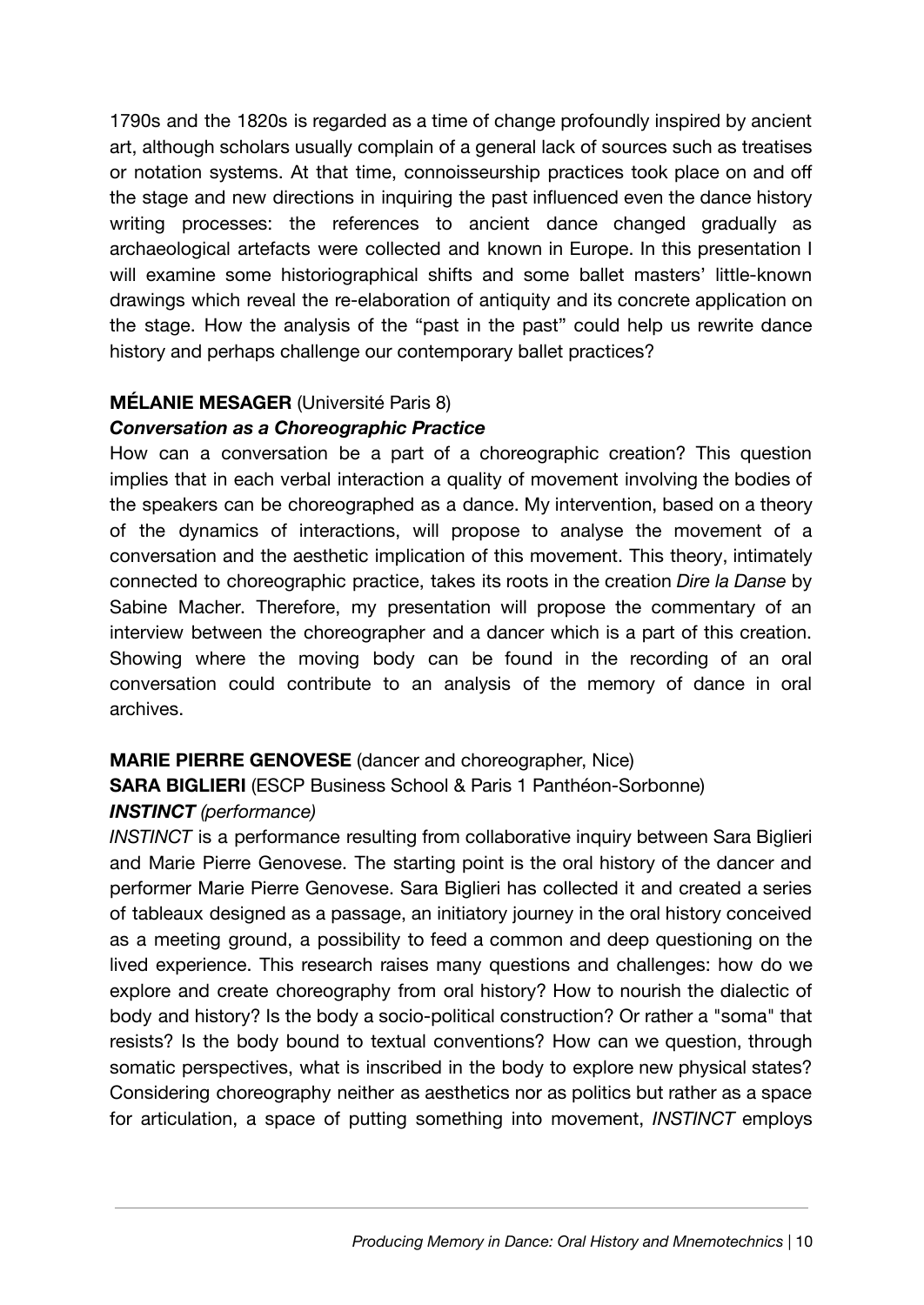different compositional methods such as reporting, tactual reporting, and notebooks.

# **SESSION 3** *Retrieving Corporeal Memory*

#### **ARNAUD HALLOY** (Université Côte d'Azur)

#### *Neither Inside, nor Outside, but in Between. About the Place of Corporeal Memory. The Case of Possession Trance*

Some researchers may want to find traces of corporeal memory by scanning the brain of dancers or by conducting in-depth interviews with them. These are the "insiders" of corporeal memory. Others will prefer deciphering and writing down their movements, or more generally looking at the dancers' material and social environment and seeing where they can find traces of it in books, pictures, norms and the so-called "collective memory". These are the "outsiders" of corporeal memory. I defend that both are right but are missing an essential part: corporeal memory lay in between the "insiders" and "outsiders" perspectives, in the encounter of individual dispositions – the result (always provisional) of a sedimentation of the subject's past experiences –, and in cultural technologies, the conditions and modalities, in the here and now, of their manifestation and production. I will illustrate this approach with the case study of possession trance in an Afro-Brazilian Cult called *Xangô de Recife*.

#### **BETTINA BLÄSING** (Technische Universität Dortmund)

#### *Embodied Archives: Memory, Learning and Expertise in Dance*

Dance expertise comprises perceptual-motor and cognitive skills, including timing, imagery, entrainment, multimodal communication and artistic expression; it relies on an extensive repertoire of motor actions, related verbal labels and concepts, as well as adequate memory structures for dance perception and production. Both motor and visual experience influence the perception and aesthetic evaluation of dance movement, while contextual knowledge about dance, art and culture provides a fundament for expectations and conceptualizations that influence perception, preferences and aesthetic judgements. Drawing on different perspectives on dance expertise and empirical findings on dancers' memory and learning skills, I propose the embodied archives of complex motor action as metaphorical concepts of the integrated functions and abilities underlying dancers' performative skills. The modifications that are brought about by dancers' domain-specific training and practice occur on different levels and time scales, ranging from immediate processes involved in action perception to long-term adaptations that represent the physical and cognitive features of expertise in dance.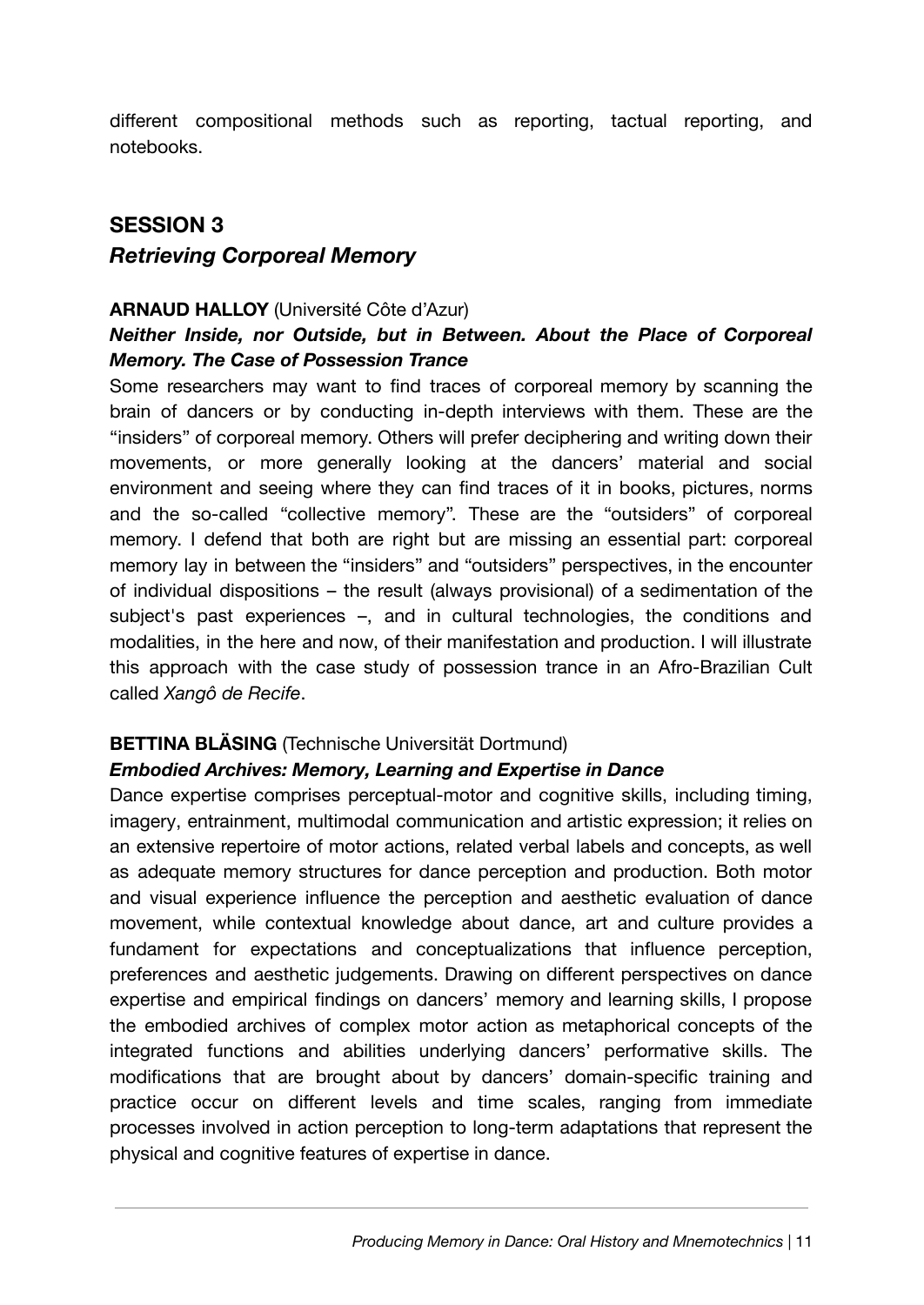#### **FRIEDERIKE LAMPERT** (ZHdK University of the Arts Zurich)

**JOCHEN ROLLER** (ZHdK University of the Arts Zurich)

#### *Logocentrism is not a Dance*

In our presentation, we will discuss the ideas behind the research project *Inside Dance History - The Language of/in dance* (2021–2014) at the ZHdK Zurich. In this project we strive to find out how in transmitting dance techniques the link between verbal instruction and physical demonstration creates a visualization of dance knowledge. This corporeal link, loosely based on the notion of Ideokinesis by Mabel Todd, constitutes the core of a concept of dance history that is neither exclusively written nor merely oral history but a historiography of interaction between dance artists.

#### **MARCUS WEISEN** (ENS, Paris)

#### *Contacting Lived Experience: Micro-phenomenology Research at Kolumba Museum*

The micro-phenomenology interview, also called explicitation interview, supports interviewees becoming conscious of pre-reflective experiences and of implicit knowledge. It has been applied to the study of architectural encounters at Kolumba Museum in Cologne, a project by the architect Peter Zumthor. This contribution will present concrete examples of experiences made by interviewees that include a strengthened sense of self and a renewed sense of belonging to the city. I will also describe the agency, memory and the haptic feel of welcome of the building  $$ which is a palimpsest of two millennia of layered history. In deambulation, person and place become intertwined. The aim of this talk is to help bring into the presence a concrete field of embodied experience, from which questions of corporeal memory and mnemotechnics, and methodologies for approaching them, can be asked.

# **SESSION 4** *The Production of Memory and the Writing of Dance History*

#### **YVONNE HARDT** (Hochschule fuir Musik und Tanz, Köln)

#### *Producing Memory in Dance Education: On Technique, Canons and Institutional powers*

By examining how memories of physical culture are transmitted, re-worked, expanded and altered in different training and educational settings, this paper expands notions of memory and elucidates the potentials of reflecting on dance transmission for a further theorization and writing of dance history. So far, pedagogy and physical transmission have taken only a minor part in the extensive research in the field on dance, archive and memory. However, theorizing how dance education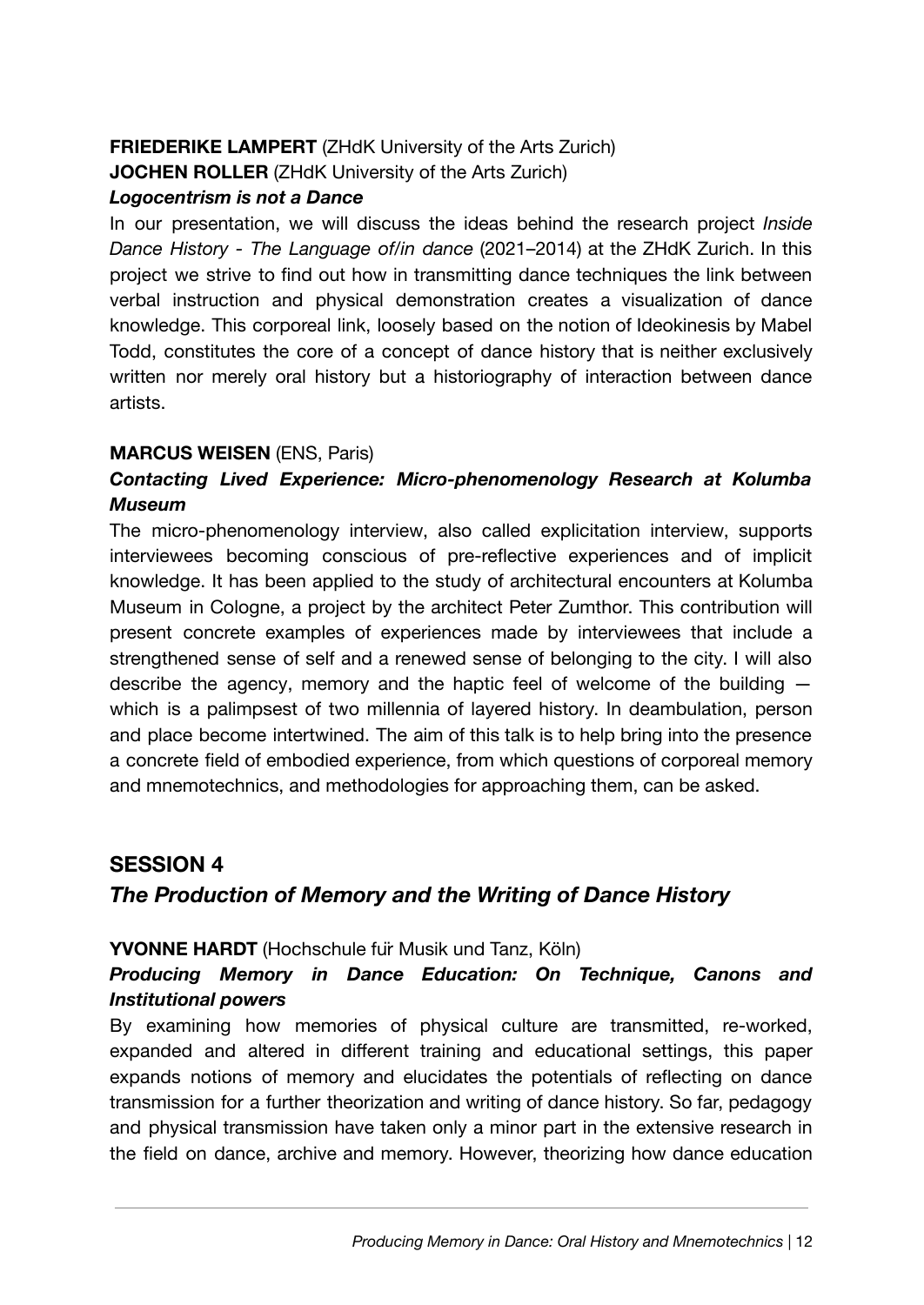is part of forming *processual archives* seems paramount. Not only because artists in the field have developed techniques or maneuvers to prepare, train and transmit the practices they have archived or reenacted, but also because re-constructional practices are part of educational programs and have been altered due to recent developments. How do training processes, languages of transmissions and educational formats archive dance? How do bodies and their training histories both stabilize and interfere in this process? How are canons reproduced? How does a reflection of structures of dance education allow interlinking aesthetic with institutional and pedagogic discourses in archiving dance?

#### **GERALD SIEGMUND** (Justus-Liebig University, Giessen)

#### *Describing, Contextualizing, E-valuing: The Critique and the Canon*

In which ways can dance criticism produce memories of dance and for whom? Does it canonize "valuable" productions to be remembered? As an institutionalized player in the field of dance, the reviewer negotiates between various interest groups: the artists, the public, the production houses and the politicians funding dance with public money. In my paper, I will explore some of these relations. Speaking from my experience as a reviewer, I will address questions of the canon and the (relative) power of the reviewer.

#### **ISABELLE LAUNAY** (Université Paris 8)

#### *Tensions in the Repertoire: Predatory Attitude or Redistribution of Meaning? A Few Examples from the Contemporary Choreographic Field in France*

The aim of this contribution is to articulate the modalities of transmission of works with repertoire policies. Are they driven by a predatory attitude that intends to preserve what has happened by repeating it and capitalizing on an existing work? Or do they take the risk of a transmission without repression that intends to relaunch and redistribute meaning? How can the memory of a work escape the becoming promised by the aesthetic-liberal model of repertory companies, that of being a repertory piece like the others circulating in the international choreographic market? The analysis will focus on the cases of Dominique Bagouet, Odile Duboc, and the Quatuor Albrecht Knust.

### **KATE ELSWIT** (The Royal Central School of Speech and Drama, London)

#### *Mapping Diasporic Memories for a New Historiography*

Between 1947–60, choreographer Katherine Dunham spent over 5000 days in hundreds of cities on six continents. During that time, almost 200 dancers, drummers, and singers travelled with her, performing almost 200 repertory pieces. This talk draws on ongoing work by the Dunham's Data project, co-directed by Kate Elswit and Harmony Bench, which engages with Dunham as a case study to explore the questions and problems that make data analysis and visualization meaningful for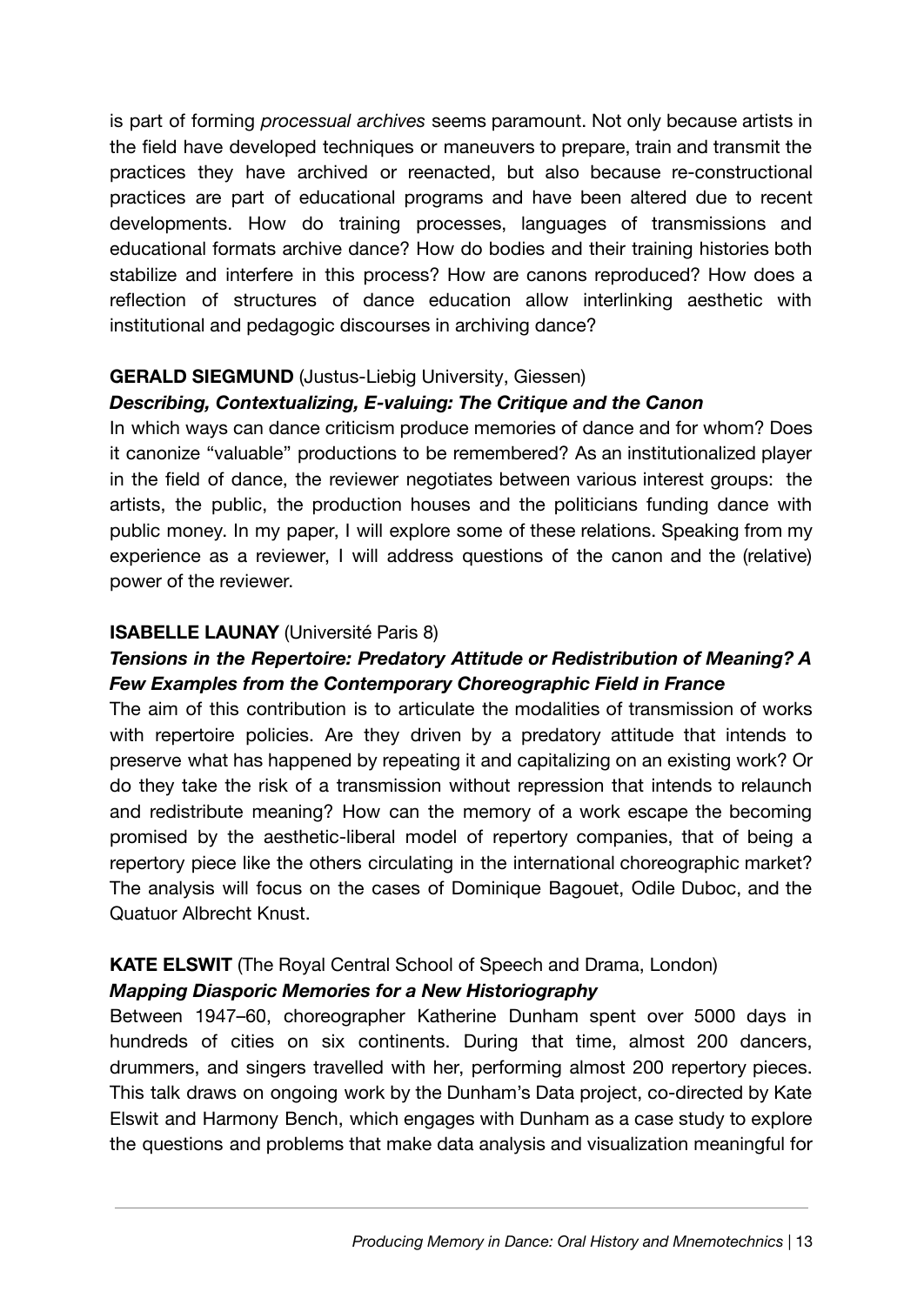dance historical inquiry. We build datasets that bring into focus the global method that propelled Dunham through the world and elaborate the historical contours of the Dunham company as a porous and dynamic movement community on its extensive travels. Through this historical dance data, we sketch possible lines of transmission for embodied knowledge, and consider how repertory itself further circulated that knowledge. Dunham's expansive work lends itself to digital approaches that illuminate the complex ways history is iterated across bodies, and how the specific questions raised by dance history underpin a visceral approach to the digital humanities. Such a granular approach challenges key organizing fictions of dance history, namely the company, the tour, and the work.

# **BIOS**

**SARAH ANDRIEU** is Anthropologist and lecturer in the Arts Department of the Université Côte d'Azur. She is a member of the Centre Transdisciplinaire d'Épistémologie de la Littérature et des Arts Vivants (CTEL) and an associate member of the Institut des mondes africains (IMAF). Her research, carried out in Burkina Faso since 2002, focuses on the postcolonial state, political uses of traditional dances and the dynamics of the circulation of aesthetics, knowledge and imaginary in the globalised field of "contemporary African dance". She has participated in various collective research programmes, including *Knowledge and Learning Systems in Africa*; *Musical Creation, Circulation and the Market of Identities in a Global Context*; *Creations in Migration*, and *Interview Practices in Dance*. She is currently opening a new research field on music videos and urban dancers in Abidjan, Ivory Coast, in the framework of the research programme: *Digital cultures in West Africa - music, youth, mediation*. Sarah Andrieu is a member of the scientific editorial committee of the journal *Recherches en danse* and of the scientific council of the *Groupement d'intérêt scientifique études africaines*.

**SARA BIGLIERI**, a former professional contemporary dancer, trained in dance theater in Germany and the USA at the Trisha Brown Dance Company. She explores several somatic techniques and practices dance and contact improvisation. As a Ph.D. student at ESCP and Sorbonne in Paris, her research focuses on the architecture of organizations and the role of the body in this architecture. Trained in the explicitation interviews, she applies it to the evocation of the artists' experience.

**BETTINA E. BLÄSING** is lecturer in Rehabilitation Science at the Technical University Dortmund. After completing her PhD in Biology, she worked as a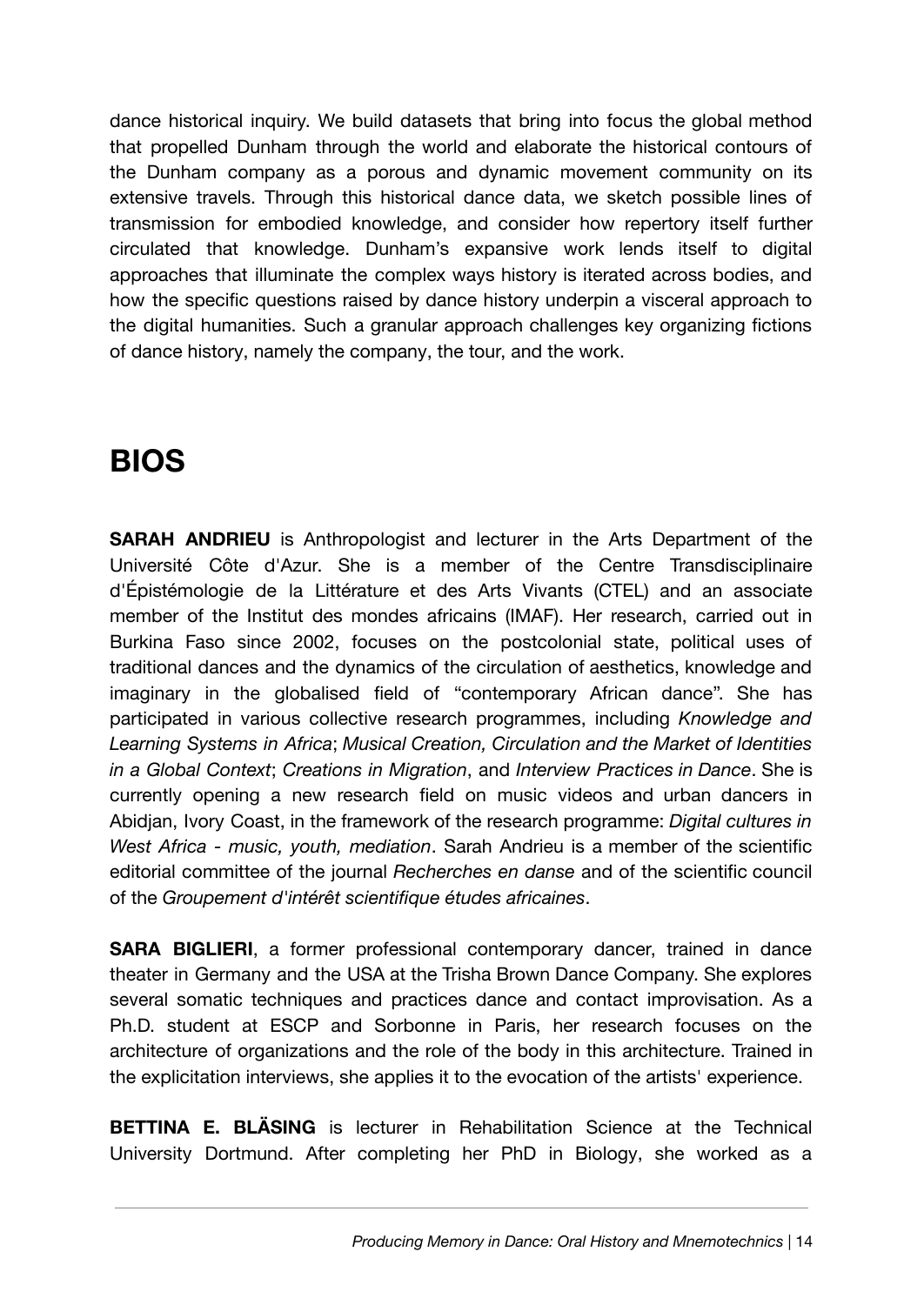postdoctoral researcher at the Max-Planck-Institute for Evolutionary Anthropology at Leipzig and the Center of Excellence Cognitive Interaction Technology (CITEC) at Bielefeld University. In 2019, she received the Venia Legendi in Sport Science for her habilitation on memory, learning and expertise in dance. Bettina has been a member of the Dance Engaging Science (Motionbank) network and has co-edited two books on the neurocognition of dance and memory in the performing arts.

**MARCO D'AGOSTIN** is an Italian artist active in the fields of dance and performance, winner of the UBU award as best performer under 35. His work questions the role and functioning of memory, and focuses on the relationship between performer and spectator. He presented his works in many European festivals and venues. In 2019, he has been one of the twenty dancers of the *XX Dancers for the 20th century project*, in which he performs the «Schuhplattler» repertoire from *Folk-s* by Alessandro Sciarroni, and in 2020 he was invited by Marie Chouinard, director of the Dance Biennale in Venice, to create a new work for the dancers of the Biennale College.

**THOMAS F. DeFRANTZ** is Professor at Northwestern University who specialises in African diaspora aesthetics, dance historiography, and intersections of dance and technology. Books include *Routledge Companion to African American Theater and Performance* (with Kathy Perkins, Sandra Richards, and Renee Alexander Craft, 2018); *Choreography and Corporeality: Relay in Motion* (with Philipa Rothfield, 2016) and *Black Performance Theory: An Anthology of Critical Readings* (with Anita Gonzalez, 2014). DeFrantz received the 2017 Outstanding Research in Dance award from the Dance Studies Association. DeFrantz acted as a consultant for the Smithsonian Museum of African American Life and Culture, contributing concept and a voiceover for a permanent installation on Black Social Dance that opened with the museum in 2016. DeFrantz directs SLIPPAGE: Performance|Culture|Technology, a group that explores emerging technology in live performance applications, and believes in our shared capacity to do better and engage creative spirit for a collective good that is anti-racist, proto-feminist, and queer affirming.

**OLGA DE SOTO** is a Spanish choreographer, dancer and dance researcher based in Brussels. In 1992, she began her creative work, focusing on choreographic research and composition and exploring numerous works in different formats. Since the early 2000s, her work focuses on the themes of memory, trace, and transmission and mixes the language of choreography with those of documentary, performance, visual arts, and installation. Playing with the porousness of those disciplines, her work deploys along two lines. The first concentrates on studying the dancer's kinesthetic memory through a pluralistic approach to dance and the body. In the second, she explores works from the history of dance from the perspective of the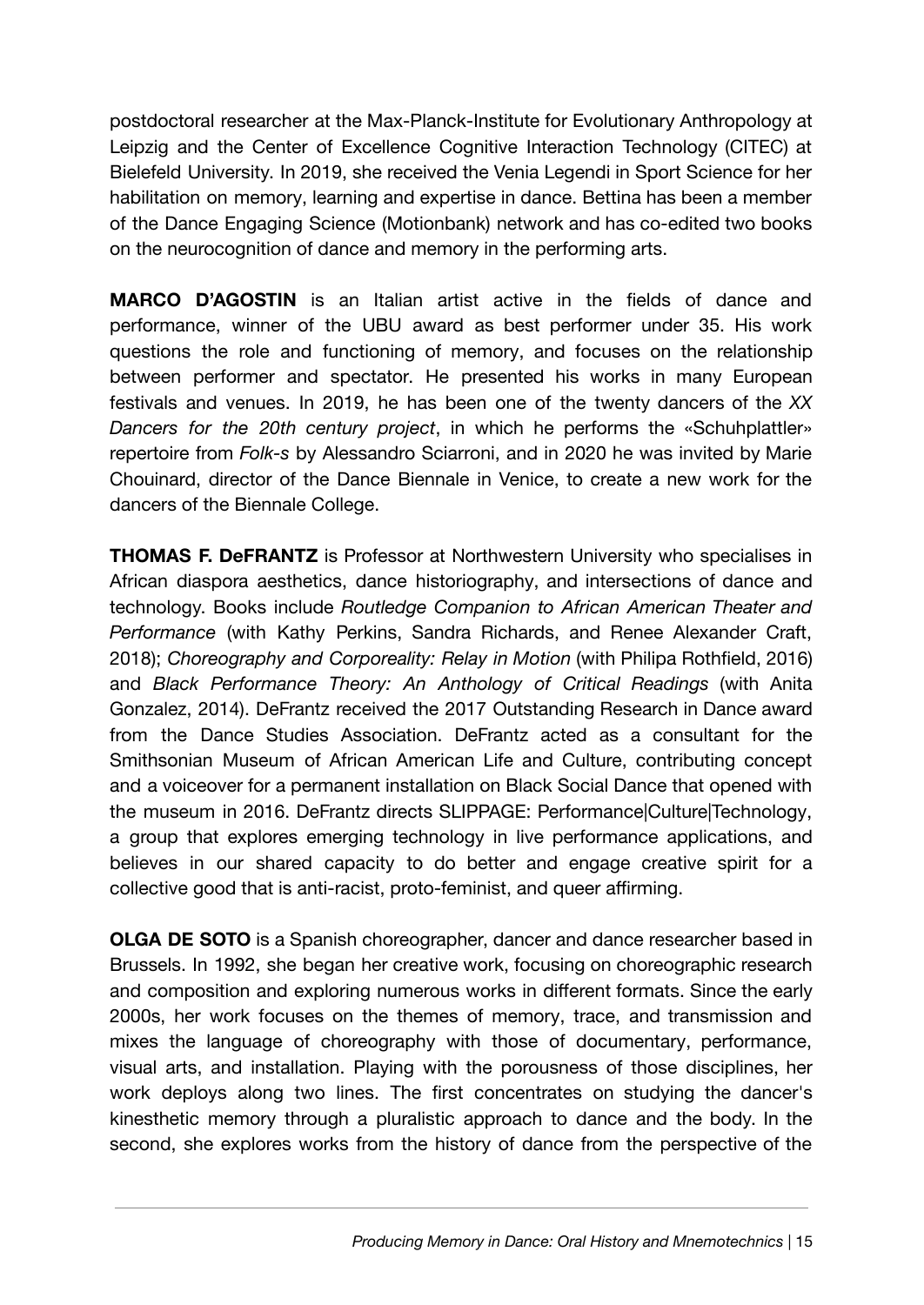perceptual memories of both spectators and dancers. The resulting projects deal with archives, documentation, testimony, oral sources, narrative, and storytelling, in works such as *histoire(s), An Introduction, Débords* or *(Elle) retient.* Her work has been presented in about twenty countries, and she is regularly invited to give workshops, lectures and conferences in academic contexts where she shares her research and documentation methodology in universities in Europe, Latin America and the United States. In 2013, de Soto was awarded the Society of Dramatic Authors and Composers - SACD Prize (Belgium), in the category of Performing Arts, for her research and creative work on Kurt Jooss' *The Green Table.* Since 2019, she is also a guest lecturer at the Master in Dance of the Antwerp Conservatory / Artesis Plantijn Hogeschool Antwerpen.

**AURORE DESPRÉS** supervises Higher Degree Research (HDR) projects in performing arts at the Université Bourgogne-Franche-Comté. She is a researcher at the ELLIADD Laboratory, an Associate Member of the *Laboratoire du Geste* at Paris 1-Panthéon-Sorbonne and member of the Association des chercheurs en danse (aCD). Dancer and choreographer, her research focuses on gesture and its perception, time and the archive in the field of contemporary choreography with an aesthetic approach that is ecological, archaeological and political. She conceived the online audiovisual archive *FANA Danse & Arts Vivants,* which includes the collections of Dominique Bagouet-Carnets Bagouet, Ingeborg Liptay, Olivia Grandville, Mark Tompkins (<https://fanum.univ-fcomte.fr/fana/>). She directed the program *Art, danse et performance (2011-2014),* and the collective edition that followed, *Gestes en éclats, Art, danse et performance* (Presses du réel, 2016). Her recent research concerns the formulation of a "sensitive archaeology of gestures" from the point of view of the performer Julie Salgues dancing the solo of *The Chosen One* in *The Rite of Spring,* recreated by Dominique Brun in 2014.

**FOOFWA D'IMOBILITÉ** is a dancer, performer, choreographer, and dance educator, who occupies a pivotal position between tradition and innovation in the choreographic field. Dancer at the Stuttgart Ballet and then at the Merce Cunningham Dance Company, he has been choreographing since 1998 for his Neopost Foofwa Company. He won, among others, the Lausanne Prize in 1987, the Bessie Award of New York in 1995, the Swiss Prize for Dance and Choreography in 2006 and the Swiss Dance Prize category "outstanding dancer" in 2013: "Foofwa d'Imobilité challenges us and breaks with convention. His artistic radicalism is based on the exceptional technical ability he has repeatedly demonstrated in Switzerland and abroad". His gargantuan choreographic adventure, *Dancewalk*, started in 2015, has seen him and his company dance 850 kilometres in the world.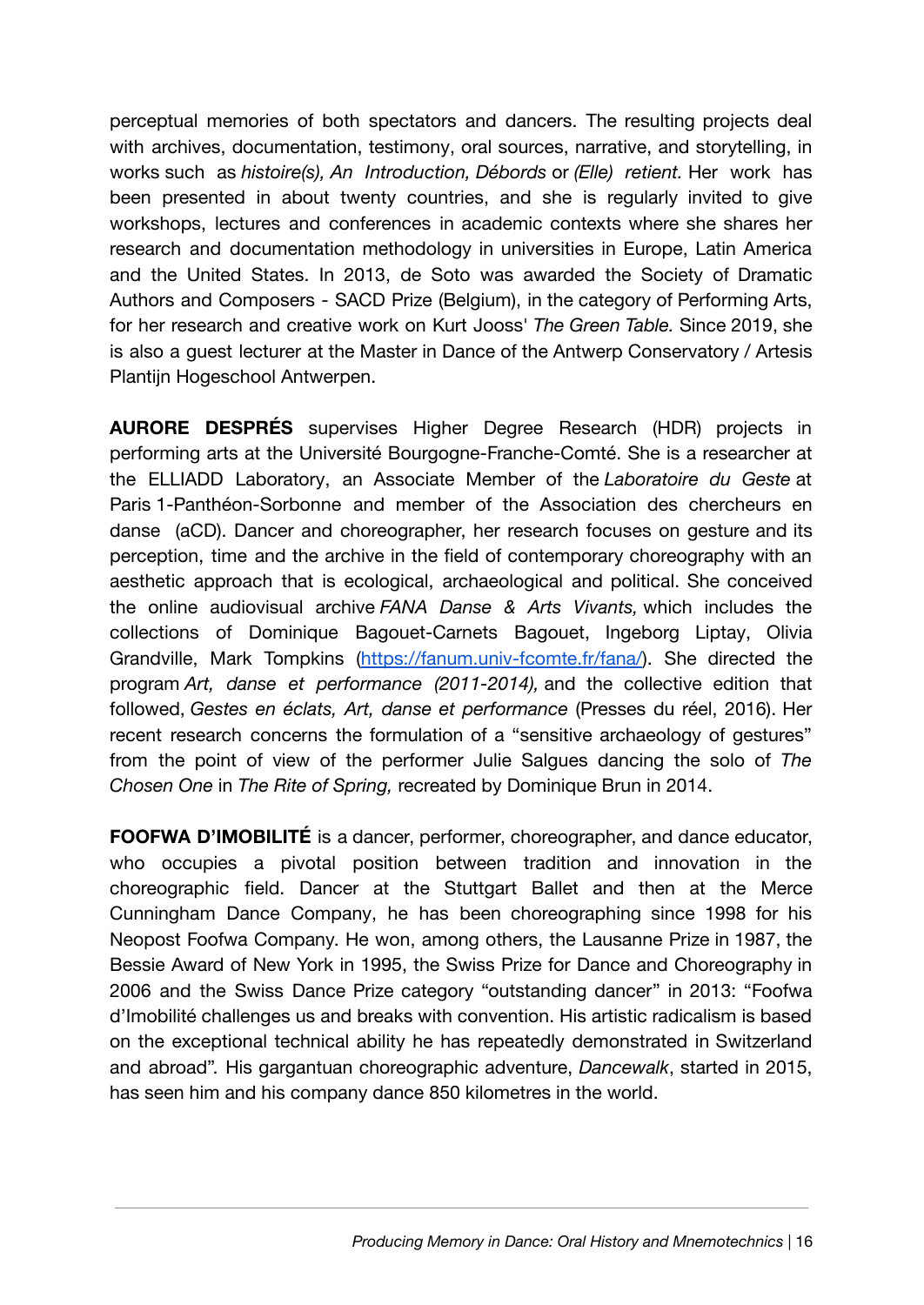**KATE ELSWIT** is a scholar–artist whose research on performing bodies combines dance history, performance theory, cultural studies, medical humanities, experimental practice, and technology. She is the author of *[Watching](https://global.oup.com/academic/product/watching-weimar-dance-9780199844838) Weimar Dance* (2014), winner of the Oscar G. Brockett Book Prize for Dance Research and honorable mention for the Callaway Prize, and of *[Theatre](https://www.macmillanihe.com/page/detail/Theatre-and-Dance/?K=9781137605740) & Dance* (2018). Her current research includes a monograph on the intersections of breath, performance, and measurement from the Victorian era to the present, as well as the digital humanities project *[Dunham's](http://www.dunhamsdata.org/) Data: Katherine Dunham and Digital Methods for Dance [Historical](http://www.dunhamsdata.org/) Inquiry*, in collaboration with Harmony Bench, which is funded by a three-year project grant from the UK Arts and Humanities Research Council and won the ATHE-ASTR Award for Excellence in Digital Scholarship. She received her PhD from the University of Cambridge, and is now Reader in Theatre and Performance at the Royal Central School of Speech and Drama, University of London. [www.kateelswit.org](http://www.kateelswit.org/)

**SUSANNE FRANCO** is Associate Professor in Dance, Theatre and Performance Studies at Ca' Foscari University of Venice and curator of dance events and programs for different institutions. She is the author of *Martha Graham* (2003), *Frédéric Flamand* (2004), and she edited the special issue *Ausdruckstanz: il corpo, la danza e la critica* (Biblioteca Teatrale, 2006). She also co-edited *Dance Discourses: Keywords in Dance Research* (2007); *Ricordanze. Memoria in movimento e coreografie della storia* (2010) and *The Oxford Handbook of Dance and Memory* (forthcoming) with Marina Nordera; *Moving Spaces: Rewriting Museology Through Practice* with Gabriella Giannachi, and *On Reenactment: Concepts, Methodologies, Tools* (forthcoming) with Cristina Baldacci. She is the PI of the international research project *Memory in Motion: Re-Membering Dance History* (Mnemedance; SPIN2 Università Ca' Foscari Venezia, 2019–2022) and she coordinates Ca' Foscari's contribution to Dancing Museums—The Democracy of Beings (2018-2021).

**FEDERICA FRATAGNOLI** is a dance practitioner and Associate Professor in dance at Université Côte d'Azur. She is a member of CTEL (Centre transdisciplinaire d'épistémologie de la littérature et des arts vivants), and associate member of *Musidanse* at Université Paris 8. Trained in several practices, she looks at body training as a source of knowledge production, generating new observation protocols and tools to investigate dance gestures. Combining movement analysis and elicitation interview methods, she works on the circulation of body knowledge and the description of the "pre-reflective" aspects of lived experience. She is a member of the aCD (<http://www.chercheurs-en-danse.com/fr>). With Mahalia Lassibille, she co-edited *Danser contemporain. Gestes croisés d'Afrique et d'Asie du Sud* (Deuxième Epoque, 2018).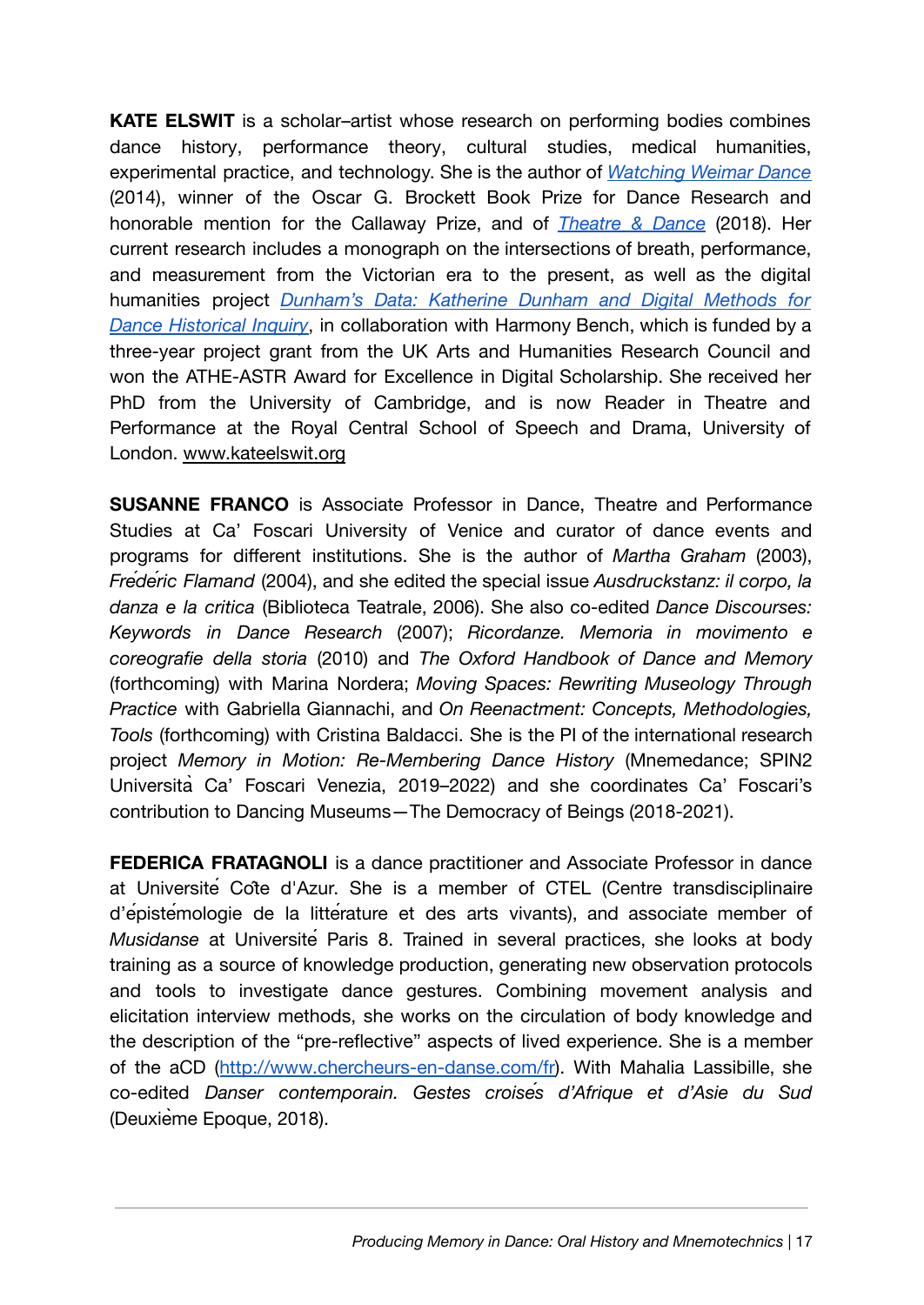**JEFFREY FRIEDMAN** is a dance studies scholar focusing on embodied oral history theory, method and practice. His work has been published in peer-reviewed journals and invited book chapters world-wide, in Canada, U.K., France, Spain, Germany, South Korea, and New Zealand. Jeff is Associate Professor of Dance Studies at Rutgers, the State University of New Jersey, U.S.A. He is founding director of the MFA degree, International Dance Studies online certificate, Dance and Parkinson's Program and Integrated Dance Collaboratory.

**MARIE PIERRE GENOVESE**, professional dancer, choreographer, dance teacher. Her multidisciplinary training (ballet, contemporary, hip hop) allows her to develop a rich language where the intuitive and sensitive body is treated as malleable and changing material. Through her creations and collaborations, she is constantly searching for her inner paths and the meanders of the human soul.

**ARNAUD HALLOY**'s research focuses on how religion is learnt, exploring, from an ethnographic perspective, the mutual influence between cognitive, sensory, emotional and social dimensions of religious learning. I am currently developing a new research in medical anthropology, working with patients suffering from a skin disease called psoriasis. I am interested in patient's experiential knowledge of illness.

**YVONNE HARDT** is Professor for Dance Studies and Choreography at the University of Music and Dance Cologne, Germany. After she earned her PhD at the Free University of Berlin focussing on political aspects of dance, she became Assistant Professor at the department of Theatre, Dance and Performance of UC Berkeley. Currently she is interested in developing critical research methods/methodology in dance studies, especially to investigate (performative) dance histories, dance techniques and dance education. Most recently, she has published "Researching Dance Technique and Education. Developing a Praxeological Methodology" in the *Routledge Companion to Dance Studies (2019)* and co-edited the anthologies: *Körper–Feedback–Bildung. Modi und Konstellationen tänzerischer Wissens- und Vermittlungspraxis* (with Martin Stern, 2019); Y*vonne Georgi:Tagebuch und Dokumente zu Tanztourneen mit Harald Kreutzberg (1929–1931). Eine andere Recherche zu den Potentialen einer kritischen Nachlassforschung* (with Frank-Manuel Peter, 2019).

**TRAJAL HARRELL** came to contemporary dance world fame with the *Twenty Looks or Paris is Burning at The Judson Church* series of works which theoretically juxtaposed the voguing dance tradition with the early postmodern dance tradition. He is now considered as one of the most important choreographers working in the field of dance and performance. His work has been presented in many artistic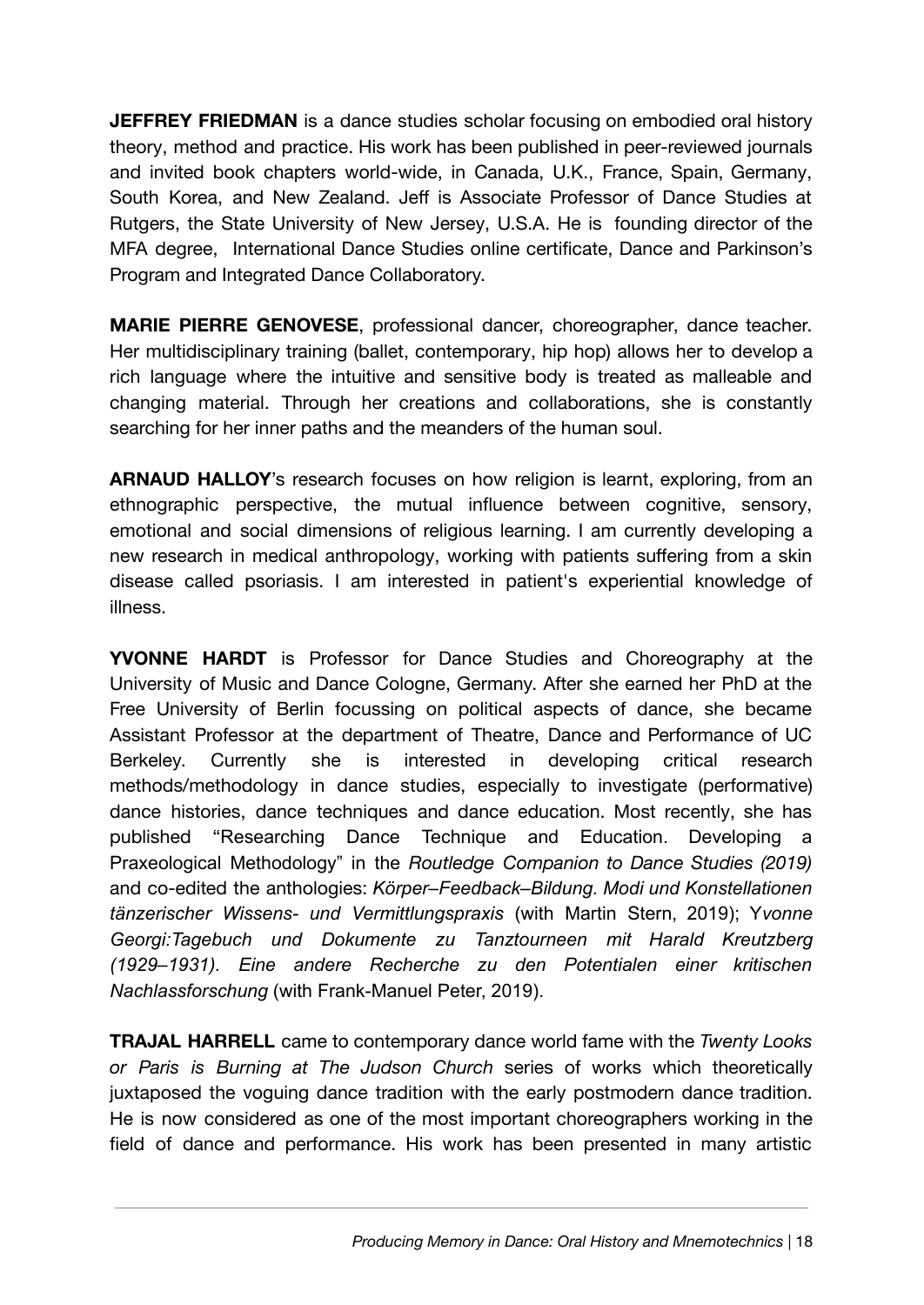contexts including MoMA, MoMA PS1, Manchester International Festival, Festival d'Avignon, The Barbican Centre (London), Perfoma Biennial, Fondation Cartier (Paris), Hammer Museum (Los Angeles), Ludwig Museum (Cologne), Kanal Pompidou (Brussels), MUDAM (Luxembourg), The New Museum (New York), The Margulies Art Warehouse (Miami), Stedelijk Museum (Amsterdam), Serralves Museum (Porto), Centre Pompidou-Paris and Metz, Kanal Pompidou (Brussels), ICA Boston and Art Basel-Miami Beach, among others. His work was mostly recently presented at The Gwangju Biennial and Sao Paulo Bienal. He also completed the first film of his work, *Friend of Friend*, in collaboration with visual artist Sarah Sze, directed by Thierry Villeneuveand commissioned by Fondation Cartier. Currently, his dance company is based in the Schauspielhaus Zurich, where he is the new founding director of Trajal Harrell/Schauspielhaus Zurich Dance Ensemble.

**CLAUDIA JESCHKE**, retired professor of dance studies, historian, reconstructor, choreographer, curator. Her scholarly and respectively practical expertise in dance allows her to focus on historical and theoretical issues as well as on movement analyses and notation, and the discursive transfers between the fields of academic as well as artistic research. In her recent articles, she negotiates praxeological scores of the long nineteenth century (notations, composition manuals, livrets de mise en scène...) as (non)discrete historiographies of dancing and performing. For example, "Choré-graphier la spectacularité" (in *De la France à la Russie, Marius Petipa*, 2016), "Dancing Figures/Figuring Dance. Searchlights on Nineteenth Century Composition Manuals" (in *Tanz&Archiv*, Vol. 8, 2020), "Henri Justamant's Pas de manteaux (1854) and "Dealing with a Choreographic Topic of (Trans)National Relevance" (Francesca Falcone, co-author, in *Times of Change*, forthcoming).

**FRIEDERIKE LAMPERT** studied ballet in Frankfurt/Main and Applied Theatre Studies in Gießen. Since 1988 she has worked as a dancer and choreographer at several dance companies in Germany. In 2007 she received her PhD on the topic of Dance Improvisation at Freie Universität Berlin. She worked as a dance researcher at the University of Hamburg, Tanzplan Germany, Palucca Hochschule für Tanz Dresden and at Codarts – University for the Arts, Rotterdam. In 2018, she recently joined the faculty of the Bachelor for Contemporary Dance/MA Dance at ZHdK Zurich where she holds the professorship for choreography.

**ISABELLE LAUNAY** is Professor of Dance Studies in history and aesthetics of contemporary dances at the Dance Department of the Université Paris 8, and member of the MUSIDANSE research center. Her latest personal works focus on the memory of dance works in France (*Poétiques et politiques des répertoires*, *Les danses d'après 1*; *Cultures de l'oubli et citation, Les danses d'après 2*, CND 2017 and 2018). She has also been involved for many years in the education programs of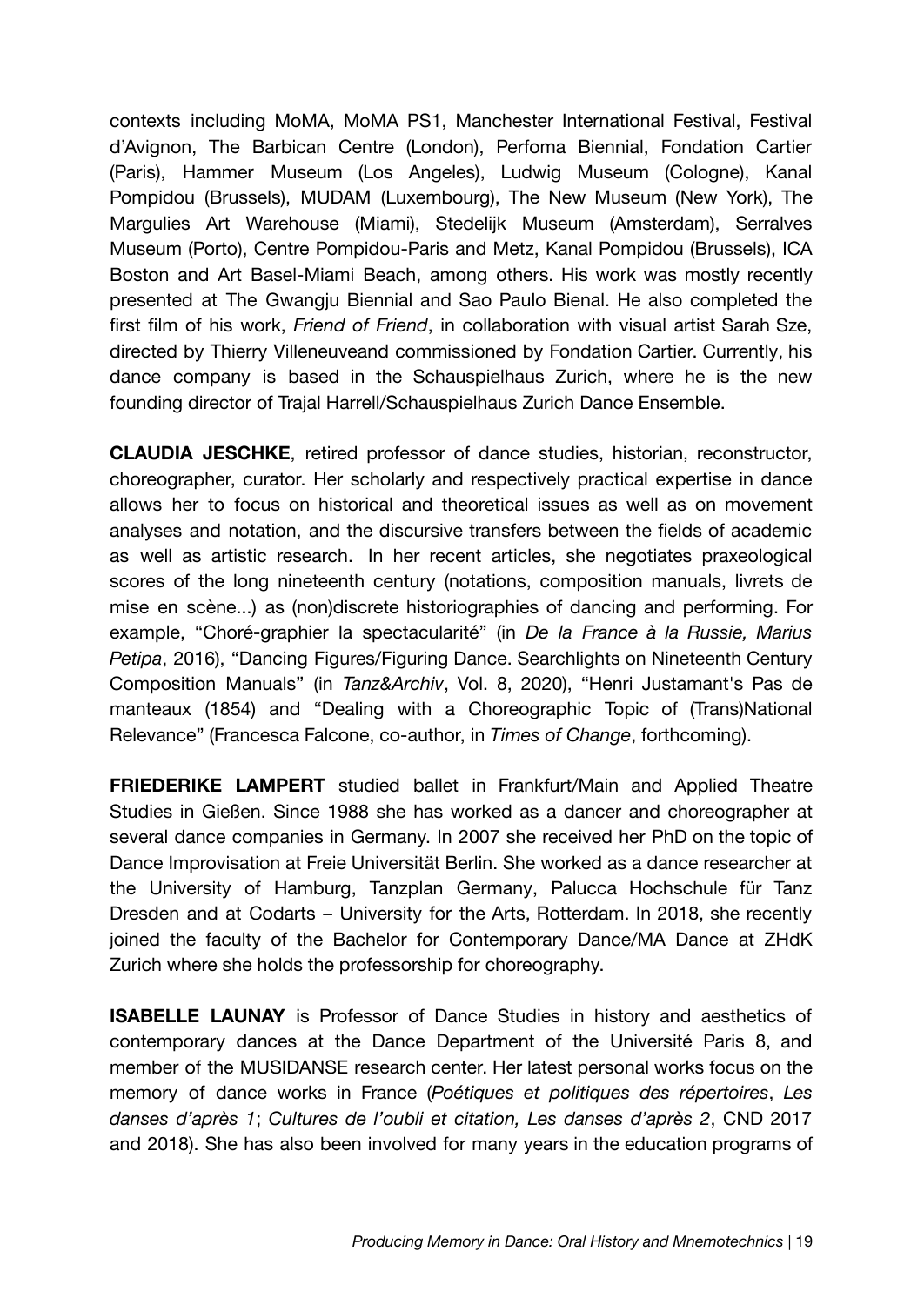choreographic artists (CNDC in Angers and Master Exerce at the CCN in Montpellier) and has collaborated on various art projects, especially with Latifa Laabissi. She is currently working with Isabelle Ginot on *Dances and Agency* in dialogue with artists and collaborators (Bintou Dembélé, Nadia Beugré, Alexandre Paulikevitch, Lia Rodrigues, Silvia Soter, Michael Turinsky, Marcel Bugiel, Lucas Avendano among others) and on the history of choreographic circulations with a research group within MUSIDANSE.

**SANJA ANDUS L'HOTELLIER** is a dance historian and Senior Visiting Fellow at UNSW in Sydney. She received her PhD from Université de Paris VIII where she is Associate Researcher at the Musidanse research center. Her research, focused on the specificities of the dancers' profession and oral archives in France and the US in the 1930s, interweaves practice and theory, microhistory, cultural and aesthetic history. She has published *Les Archives Internationales de la Danse: un projet inachevé 1931*–*1952* (Ressouvenances 2012), edited *Teacher's Imprint–Rethinking Dance Legacy* (SDHS, 2017), co-edited *Présence à soi en danse et en pratiques somatiques* (Ressouvenances, 2020) and contributed to the Dance Research Journal. She has been a Visiting Scholar in History at Columbia University and has served on the boards of the Dance Studies Association.

**BRUNO LIGORE** is a professional librarian and a PhD student in Dance Studies at Université Côte d'Azur. He has a BA degree in contemporary dance at Accademia nazionale di danza of Rome and an MA degree in Dance research at Université Paris 8. He explores antiquity and corporealities between the 18th and 19th centuries and the related notation practices. He edited Marie Taglioni's *Souvenirs* (2017) and he is currently co-editing (with P. Chevalier) "*Faire image*"*. Noter et dessiner la danse dans la première moitié du XIX<sup>e</sup> siècle* (forthcoming).

**MÉLANIE MESAGER** is a dancer, choreographer and scholar. She holds an 'agrégation' in Modern Literature as well as a M.A. in Medieval Linguistics. Her experience in linguistics and her dance practice are at the core of her research on the relationship between movement and verbal language. She recently obtained a PhD on conversation as a choreographic practice from the University Paris 8. She is now working as a dancer and researcher with the choreographers Sabine Macher and Alain Michard.

**ARIADNE MIKOU** is a Greek-born artist-researcher and dance scholar who is currently residing in Italy. With a background as an architect, dance performer, and choreographer, her research is located at the crossover between corporeal, spatial and screen-based arts. Her projects and writings explore alternative modes of archiving ("unstable archives"), as well as liminal spaces and in-betweenness,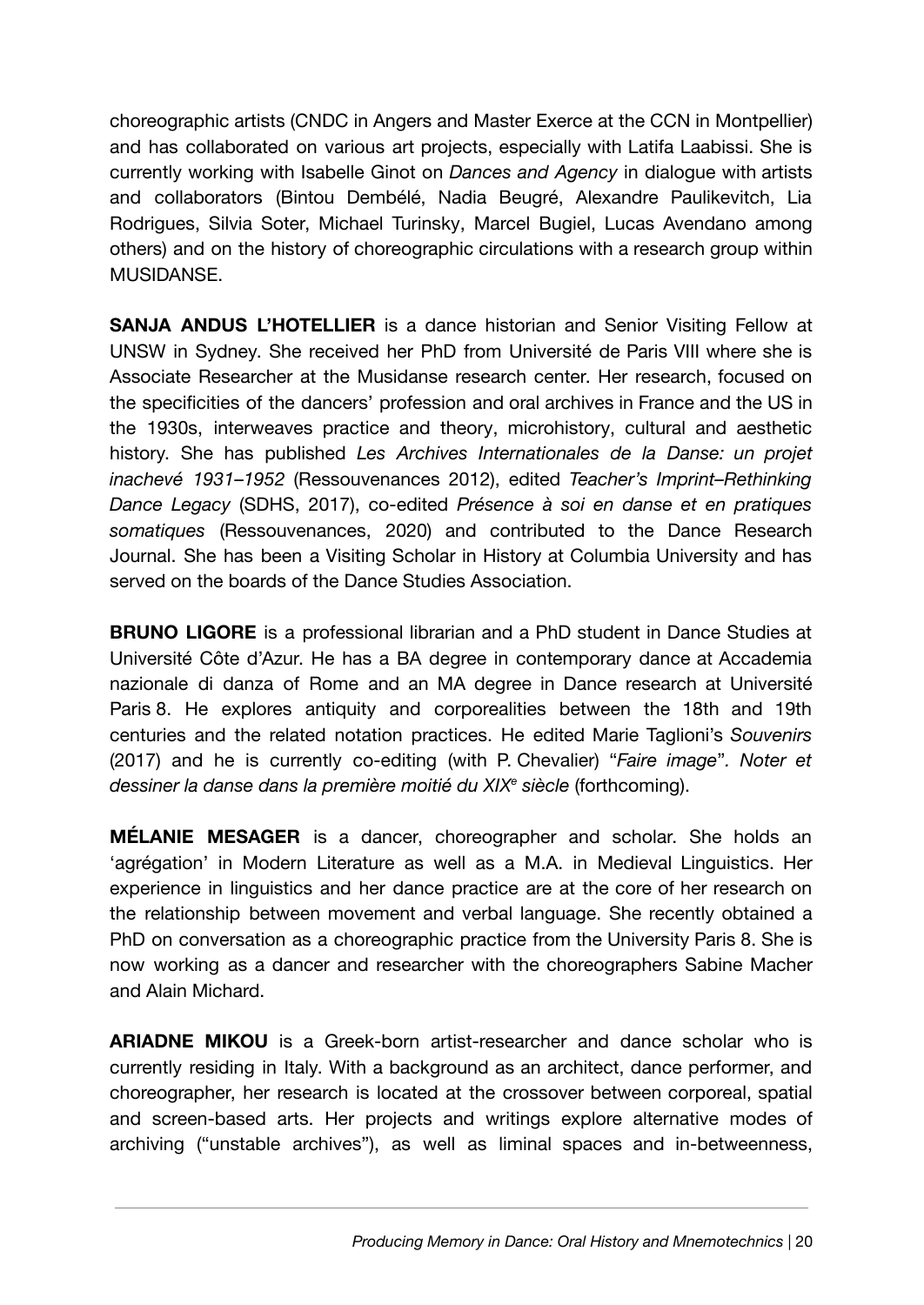transformation processes, community making and site interventions. In 2018, she was awarded her fully-funded PhD Degree in Interdisciplinary Choreographic Research from the University of Roehampton (UK). Currently, she is a Fellow Artist for Creative Europe's *mAPs-migrating Artists Project\_Challenging Dance and Cinema Across Europe* and a Research Fellow at Ca' Foscari University of Venice for the Creative Europe project *Dancing Museums—The Democracy of Beings*. She is also a Research Assistant at *Memory in Motion: Re-Membering Dance History* (Mnemedance; SPIN programme Ca' Foscari 2019–2022) and she collaborates as an editor for the global theatre portal The Theatre Times.

**MARINA NORDERA** is a dancer and a cultural historian (PhD at the European University Institute, Florence). She is Professor and member of CTEL (Centre transdisciplinaire d'épistémologie de la littérature et des arts vivants) at Université Côte d'Azur, where she is Head of the Arts Department and in charge of the PhD program in Dance Studies. She has published extensively on dance historiography, oral and written dance transmission, body and gender in early modern Europe. She is the co-editor (with S. Franco) of *Dance Discourses: Keywords in Dance Research* (2007); *Ricordanze. Memoria in movimento e coreografie della storia* (2010) and *The Oxford Handbook of Dance and Memory* (forthcoming). She also co-edited *Les arts* de la scène à l'épreuve de l'histoire (2011); Pratiques de la pensée en danse (2020) and three issues of the Journal *Recherches en Danse* (2014, 2015, 2016). She is currently editing the volume *A Cultural History of Dance in the Early Modern Period* (1450–1650), part of the Bloomsbury series *A Cultural History of Dance*, and co-editing (with S. Andrieu) *Traversées: carrières, genre, circulations*.

**YVONNE RAINER** is an American dancer, choreographer, and filmmaker, whose work in these disciplines is regarded as challenging and experimental. Her work is sometimes classified as minimalist art. Rainer currently lives and works in New York.

**JOCHEN ROLLER** studied Applied Theatre Studies in Giessen and Contemporary Dance at the Laban Centre in London. He has made over 70 dance productions as a choreographer at Kampnagel (Hamburg), Sophiensaele (Berlin), Steirischer Herbst (Graz), National Theatre (Pristina), TheatreWorks (Singapore), Seoul Art Centre (Seoul) and Campbelltown Art Center (Sydney) among others. In 2020 he joined the faculty of the Bachelor for Contemporary Dance/MA Dance at ZHdK Zurich where he holds a lectureship for dance theory and artistic practice.

**LUCIA RUPRECHT** is a Fellow of Emmanuel College and an Affiliated Lecturer at the Section of German and Dutch, University of Cambridge. She has published widely on dance, literature and film. She is the author of *Gestural Imaginaries: Dance and Cultural Theory in the Early Twentieth Century* (2019) and *Dances of the Self in*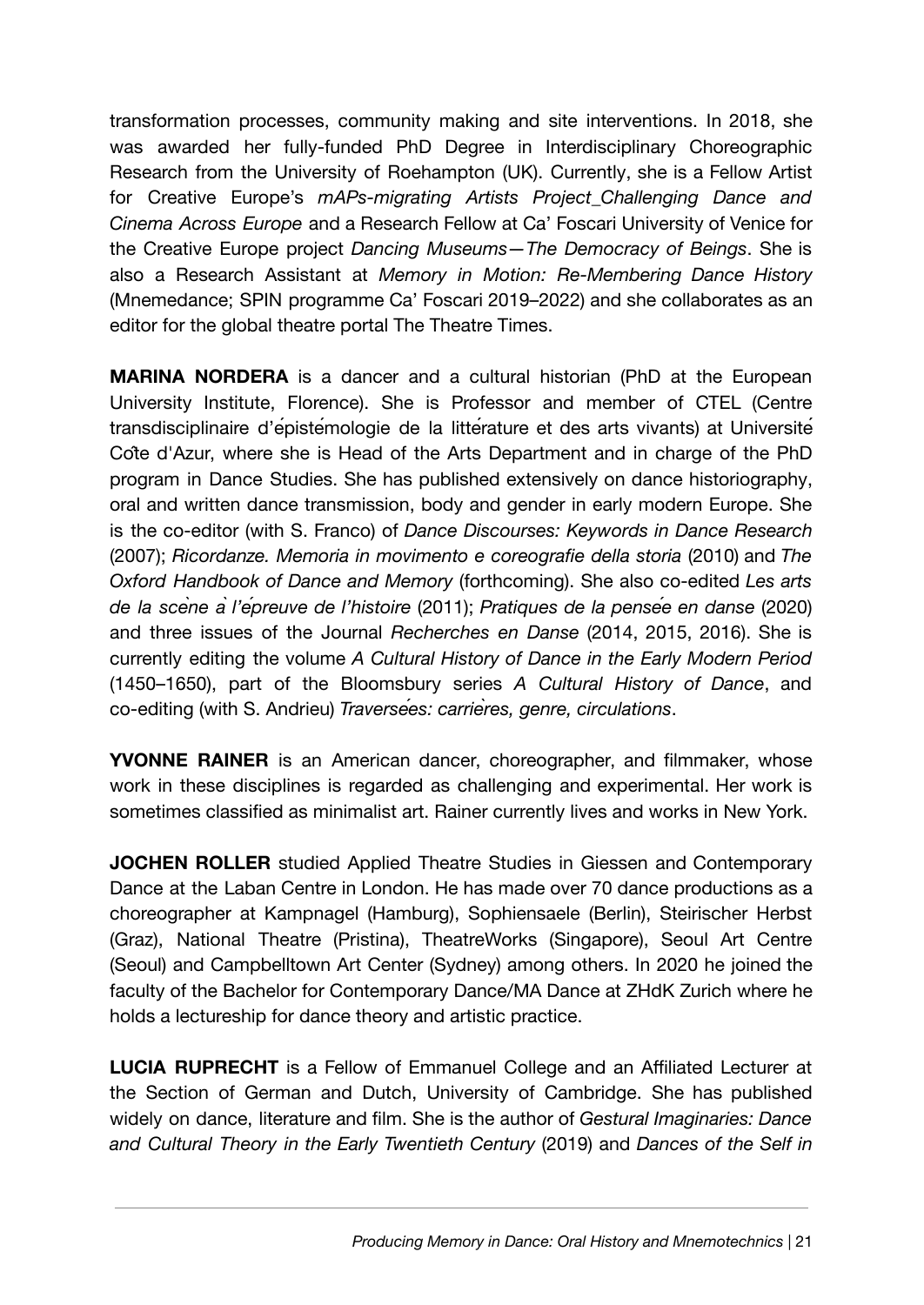*Heinrich von Kleist, E. T. A. Hoffmann and Heinrich Heine* (2006, special citation of the de la Torre Bueno Prize). She has edited *Towards an Ethics of Gesture* (special section of Performance Philosophy, 2017) and co-edited (with S. Manning) *New German Dance Studies* (2012); (with M. Minden) *Cultural Pleasure*, special issue of German Life & Letters (2009) and (with A. Webber and C. Duttlinger) P*erformance and Performativity in German Cultural Studies* (2003). She is preparing (with B. Brandl-Risi) the *Handbuch Literatur & Performance* (2021).

**JULIE SALGUES** received an education as a dancer at the CNSMD, Lyon. She continued with a Master degree in Performing Arts in Paris 8, then a degree in Choreographic Culture with Laurence Louppe (Aubagne). As a performer, she follows the path of three choreographers: Dominique Brun, Nathalie Collantes and Myriam Gourfink. Between 2008 and 2018, she danced the role of The Chosen One, in the *Rite of Spring* by Nijinsky (1913), reconstructed by Dominique Brun from the archives of the time. In collaboration with Philippe Chéhère, she organizes dance workshops for people affected by Hungtinton's disease, formerly called Dance of Saint-Guy and since 2015 with the support and the funding (2015–17) of the Henri-Mondor AP-HP hospital in Créteil. She wrote with Nathalie Collantes a book for children entitled *On danse?* (Éditions Autrement, 2002).

**GERALD SIEGMUND** is Professor of Applied Theatre Studies at the Justus-Liebig University in Giessen, Germany. He studied Theatre, English and French literature at Goethe-University in Frankfurt am Main. Among his research interests are theatre and memory, aesthetics, dance, performance and theatre since the beginning of the 20th century. He has published widely on contemporary dance including the work of William Forsythe. His most recent publications are: *Theater und Tanzperformance zur Einführung* (Hamburg: Junius Verlag, 2020) *Jérôme Bel. Dance, Theatre, and the Subject* (London: Palgrave Macmillan, 2017).

**NOÉ SOULIER** studied at the National Ballet School of Canada and PARTS in Brussels and received a Master degree in philosophy at La Sorbonne University (Paris IV). He took part in Palais de Tokyo's residency program *Le Pavillon* and in 2010, he won the first prize of the competition Danse Élargie, organized by Le Théâtre de la Ville in Paris and Le Musée de la danse. In July 2020, he was appointed director of the Centre national de danse contemporaine d'Angers. The series of choreographic pieces including *Removing*, *Faits et gestes*, *Second Quartet* for the company L.A. Dance Project or The Waves, try to activate the physical memory of the spectators with movements that aim at objects or events that are absent, thus suggesting more than they display. In conceptual projects as the book *Actions, Movements and Gestures* or the performance *Movement on Movement*, he analyzes and describes different ways to conceive movements that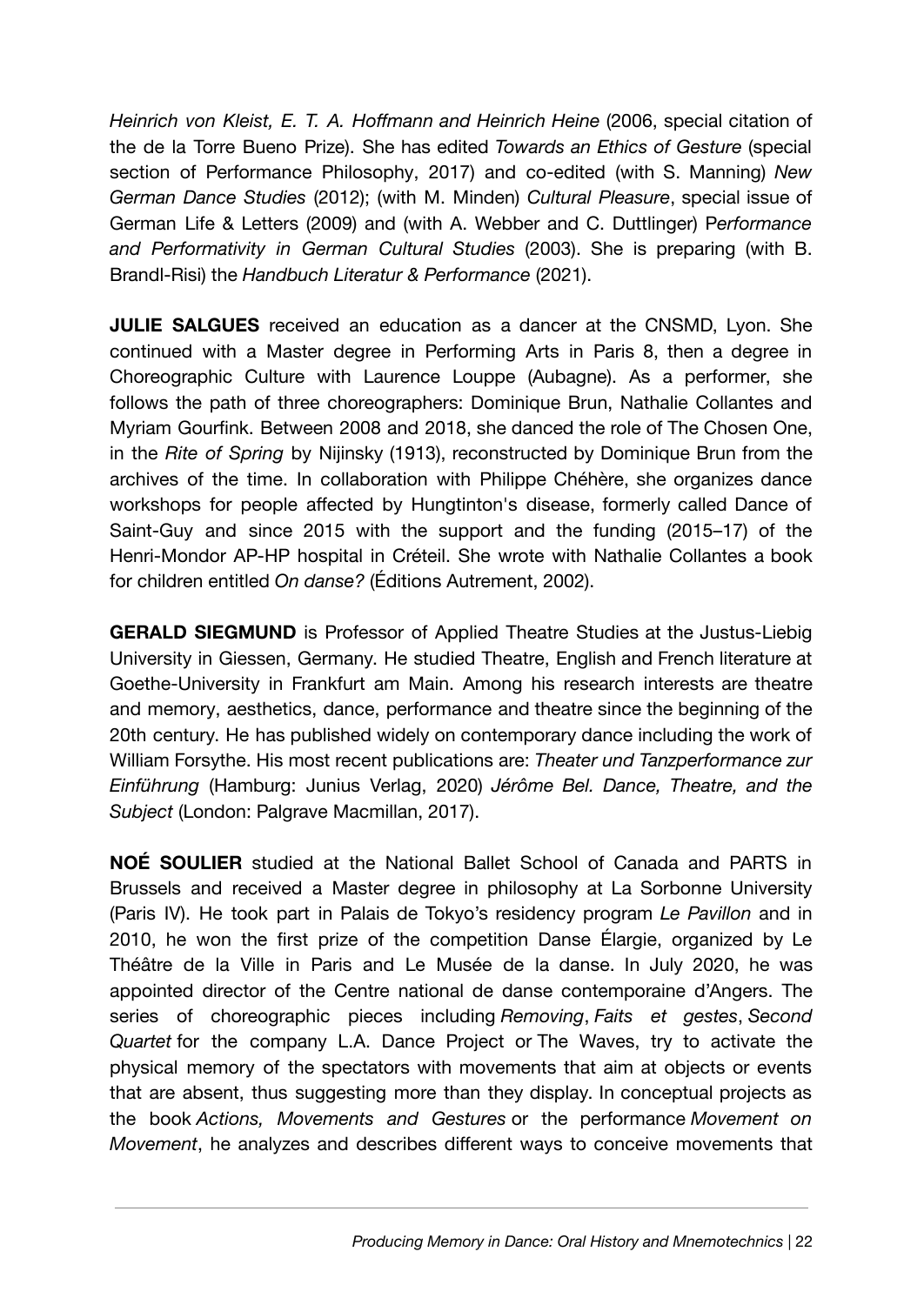aim to offer multiple ways to experience the body. The choreographed exhibition *Performing Art*, created at Centre Pompidou, reverses the usual position of dance in the museum by choreographing the installation of a selection of works from the collection by professional art handlers on stage.

**CHRISTINA THURNER** is Professor for Dance Studies at the Institute for Theatre Studies at the Universität Bern. Her main areas of research are: history, discourses and aesthetics of dance from the 18th century until today; contemporary dance and performance; historiography; dance criticism; autobiographical studies. She currently directs the project *Auto\_Bio\_Graphy as Performance: A Field of Dance Historiographic Innovation* funded by the Swiss National Science Foundation. She is also responsible for the doctoral programme *Interdisciplinary Cultural Studies* (ICS) at the Graduate School of the Arts and Humanities at the Universität Bern and a member of the board of trustees of SAPA (Swiss Archive of the Performing Arts). Her recent publications include *Rhythmen in Bewegung. Äußere, eigene und verkörperte Zeitlichkeit im künstlerischen Tanz* (2017) and *Tanzkritik. Materialien (1997–2014)* (2015).

**KATJA VAGHI** is a freelance dancer, choreographer, and dance researcher, who alternates theoretical reflections in written form to musing in the rehearsal space. After her PhD in dance philosophy, she now lectures in dance history and philosophy, and in somatic approaches to spaces across the UK, Germany and Switzerland. An enthusiast improviser and site-specific performer, she likes to cross and challenge boundaries, exploring the relationship between theory and performance. Her research interests are reference practices and intermediality, the comic in dance, screendance, and embodiment in spatial perception. Her latest publications encompass articles on Jiří Kylián for the *Oxford Handbook of Contemporary Ballet* and on Sasha Waltz for *Fifty Contemporary Choreographers*, a collective contribution on screendance during the pandemic for *The International Journal of screendance*, and an upcoming article on somatic approaches to architectural planning in *Dimension: Journal of Architectural Knowledge*. She is recipient of the sustain to the Performing Arts Heritage for 2020 offered by the Swiss Federal Office of Culture for her research project on the Swiss Italian choreographer Claudio Schott.

**RICARDO VIVIANI** is an oral historian at the Pina Bausch Foundation. He studied Biology and Theater-Direction at the University of São Paulo, followed by further studies in Cultural Sciences at Fernuniversität Hagen. He has a 40-year career as an international choreographer and performer. Recent topics include: "Finding Your Own Voice" Seminar on choreographic practice in the 1960s Folkwang Tanzstudio – Folkwang University 2020/21, "Common Dance, Uncommon Stories" – Oral History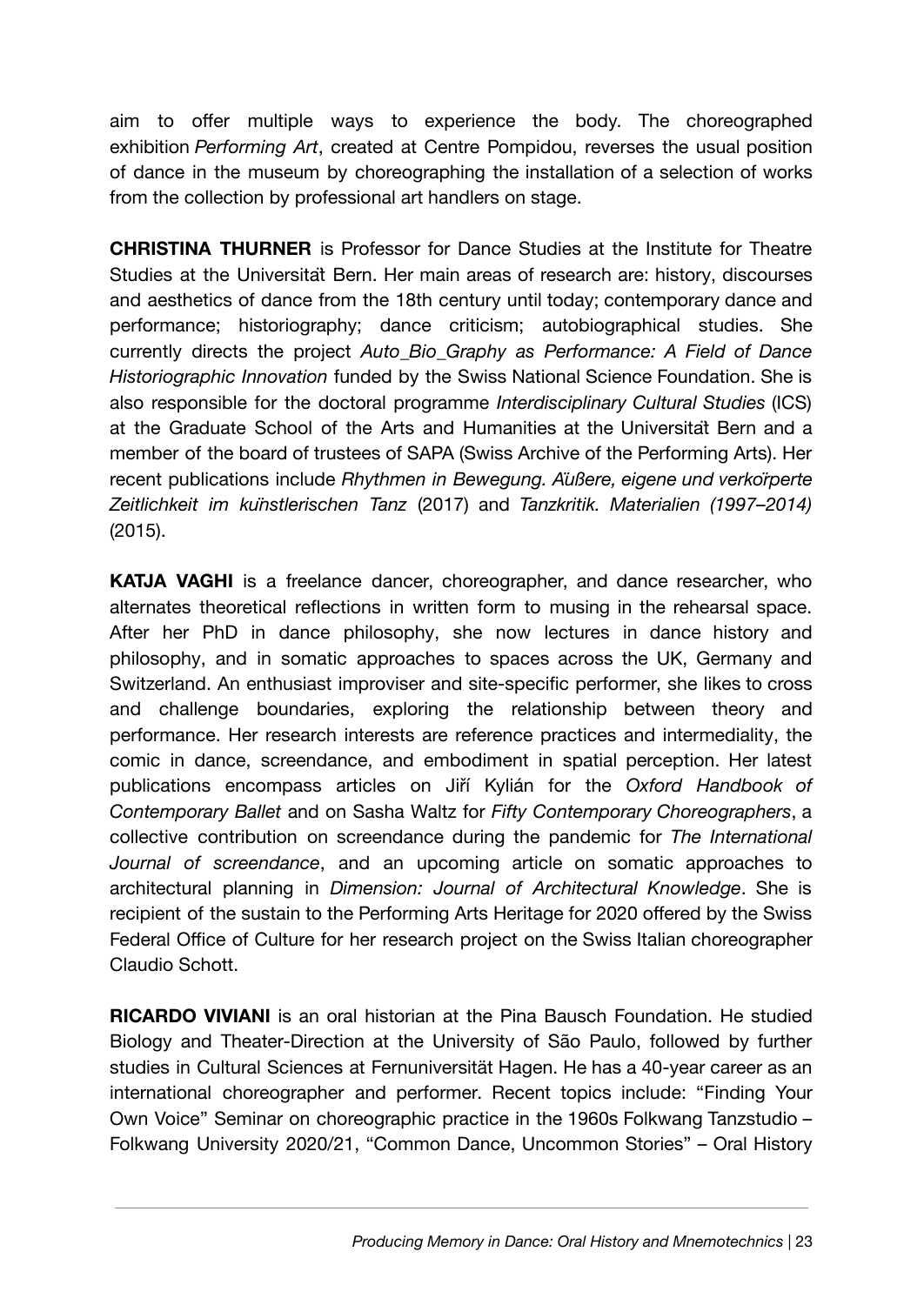epistemology for dance, Northwestern University 2019, "Just Call Us Dancers" – Oral History in the Performing Arts, Oral History Association Salt Lake City 2019, "The Material and Immaterial of the Archive" Dresden 2019, "Pina and New York" TV Documentary for Arte1 Brasil 2017.

**ELIZABETH WATERHOUSE** is a dancer and postdoctoral researcher at the Institute of Theatre Studies at Universität Bern where she is part of the research project *Auto\_Bio\_Graphy as Performance* funded by the Swiss National Science Foundation. Her research as a dance scholar focuses on choreographic practices and aesthetics, ethnographic and oral history methodology, as well as digital techniques for research and documentation of dance practices. Waterhouse's viewpoint makes use of her methodological competencies across practices in the arts, the humanities and the natural sciences. Her education comprises a B.A. in Physics from Harvard University, an M.F.A. in dance practice from The Ohio State University and a PhD in Dance Studies from Universität Bern/HKB. As a performer, she danced from 2004–2012 in Ballett Frankfurt/The Forsythe Company. Since that time, she has continued to dance and develop artistic research projects.

**JULIA WEHREN** is a dance scholar and research associate in the project *Auto\_Bio\_Graphy as Performance: A Field of Dance Historiographic Innovation* funded by the Swiss National Science Foundation. Since May 2020 she has also been working for the Arts Council Pro Helvetia. She studied art history, theatre and media at the Universität Bern and contemporary dance at the Rotterdamse Dansacademie. She has also worked as a freelance dancer and journalist. She currently carries her research work and teaches at the Institute for Theatre Studies at Universität Bern, SAPA (Swiss Archive of the Performing Arts) and Manufacture—Haute école des arts de la scène (Lausanne). Her main areas of research are historiography, artistic procedures, forms of documentation and contemporary aesthetics, reenactment, memory and remembrance, oral history and dance in Switzerland. Her recent publications include *Körper als Archiv in Bewegung. Choreografie als historiografische Praxis* (2016), and *Ursula Pellaton. Tanz verstehen* (2020).

**MARCUS WEISEN**, Ecole Normale Supérieure Paris, undertakes PhD research on non-conscious dimensions of architectural encounter. By using micro-phenomenology as an interview method, in his thesis, he studies the visitors' experience of Kolumba Museum in Cologne that is designed by the architect Peter Zumthor. Marcus has a background in French and German literature and philosophy. He worked for thirty years in inclusive culture and he is trained in craniosacral therapy that enhances awareness of internal bodily sensations.